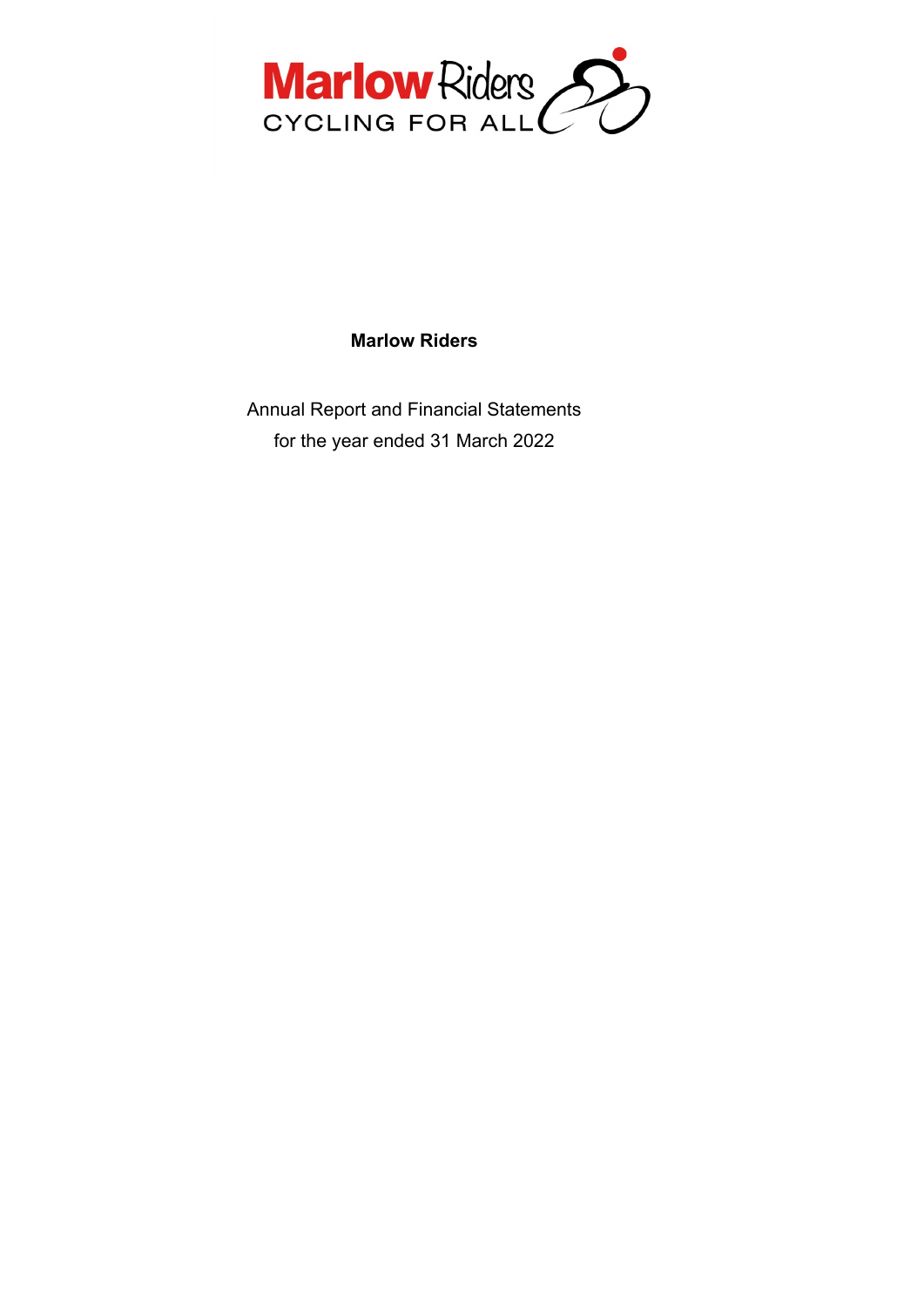# **CONTENTS**

| C2: Detailed Income & Expenditure Account - Red Kite Ride Sportive Accounts19         |
|---------------------------------------------------------------------------------------|
| C3: Detailed Income & Expenditure Account - Club & Red Kite Sportive Accounts 202221  |
| C4: Detailed Income & Expenditure Account - Club & Red Kite Sportive Accounts 2021 22 |
|                                                                                       |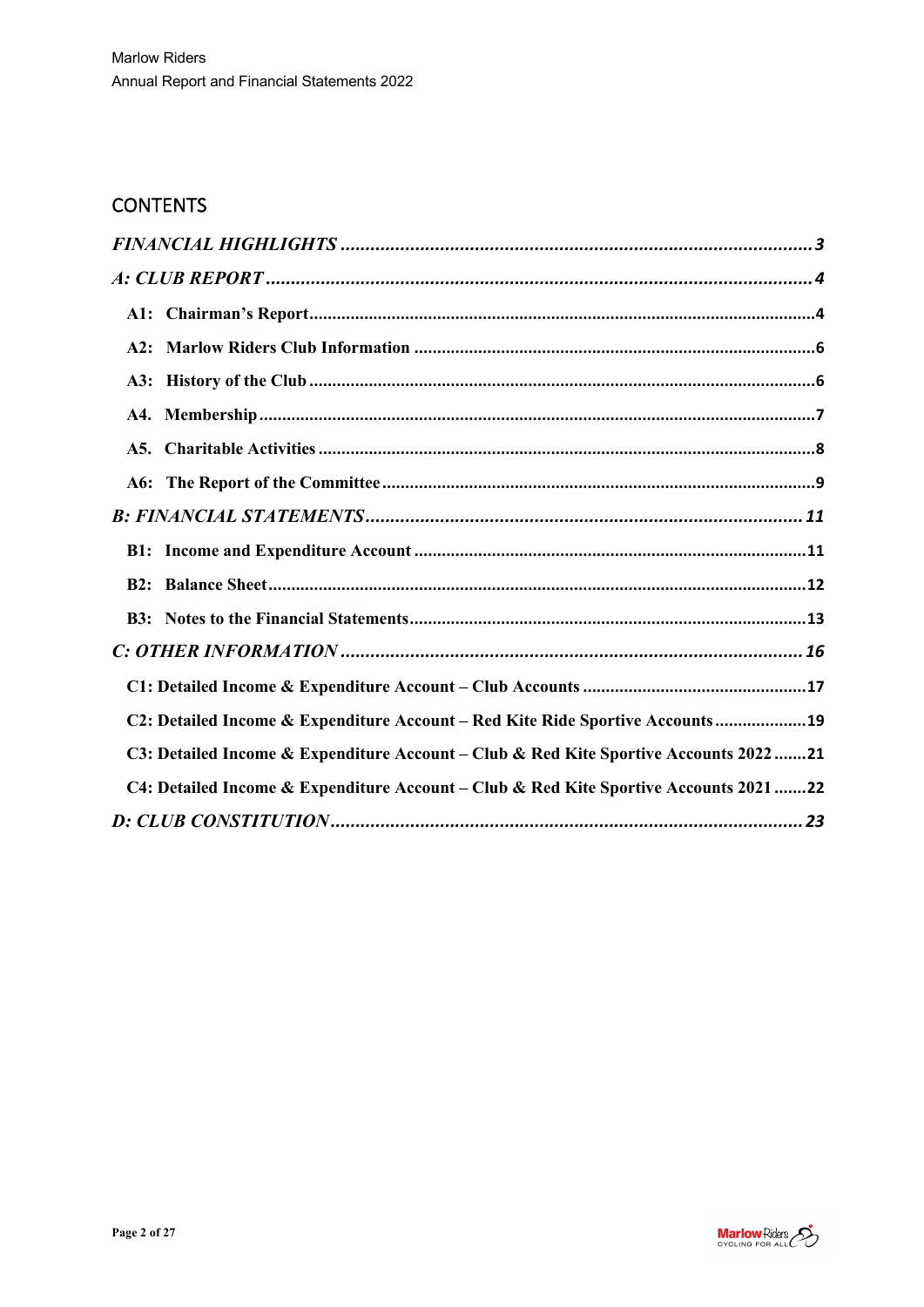## **FINANCIAL HIGHLIGHTS**

Last year has been an extraordinary year with the outbreak of the Coronavirus which saw lockdowns across the country and indeed the world. COVID-19 touched all our lives and for the Club this meant the cessation of club rides from the beginning of 2020 and then socially distanced rides of one sort or another. Due to the turmoil and the fact that members weren't able to ride and meet together your Committee decided to extend membership until 31<sup>st</sup> March 2022 and that the annual fees would remained at £40 when renewals started again. The club has a healthy cash position which is used to support members activities, the general running of the club, and for charitable purposes. The annual "Red Kite Ride" Sportive was resumed this year after last year's cancellation due to Covid19, and the Club continued to support local and national charities.







- Club Funds are the cumulative net income retained, the Committee targets reserve funds of circa. £25,000 to cover unforeseen expenses. In particular this provides us with a contingency with respect to running the Red Kite Ride.
- The Charitable donations do not include the Red Kite Fee paid to Marlow Sports Club

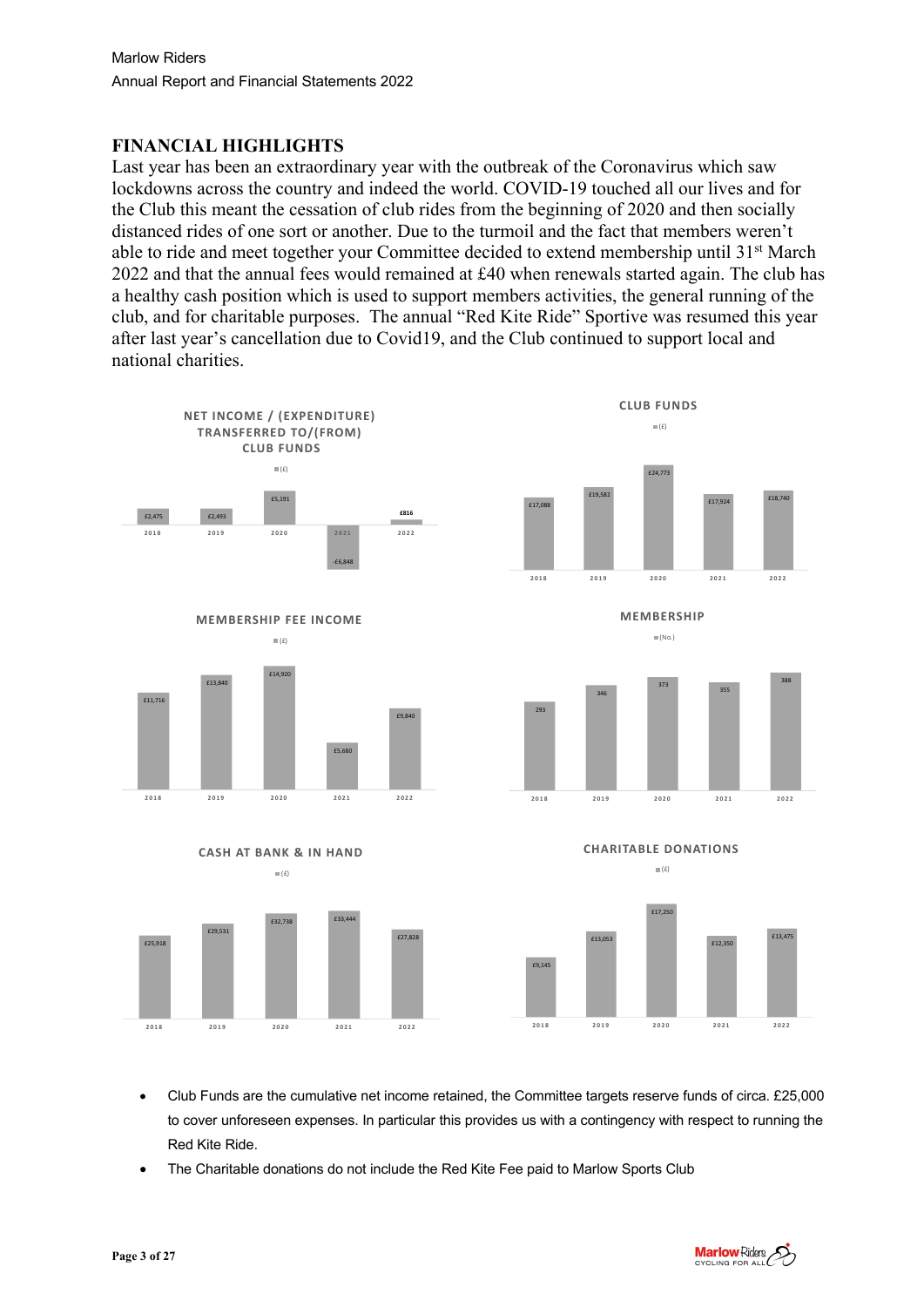## **A: CLUB REPORT**

### **A1: Chairman's Report**

2021 saw a gradual emergence from COVID-19 and, with that, a similar re-start to normal Club activities. We did so with caution and, as expected, members responded with both enthusiasm and appropriate concern for their fellow members.

The Club is open to all and continues to thrive. The current membership for the financial year was 388 (355 previous year). The membership limit is regularly reviewed to ensure its appropriateness in terms of safety and the capacity of the venues we use for Club activities.

The overarching philosophy of the Club is "Cycling for All" and well-trained Ride Leaders to guide Club rides is essential to the provision of a safe, inclusive and enjoyable cycling experience. To this end, we have continued to train and develop our Ride Leader capability through training courses and regular advice /guidance from the Club Captains. This year the focus has been on increasing Ride Leader numbers in the Tigers speed group, and it is pleasing to note that this group is now self-sufficient

In order to foster a friendly and supportive Club ethos, the Club arranges many social activities, these include a yearly memorial ride, puncture & pizza evenings, nutrition classes, book evenings, a Christmas Party and Ride Leader and First Aid courses. Most of these activities are subsidised from the membership fee.

The Club relies on the efforts of those who volunteer to run its activities. We are particularly grateful to those who organise our various "speed' groups via Team App - especially our largest group - Tigers. This is where many people commence their cycling and so we put in extra effort to create structure and clarity. Organising in this manner takes considerable time and effort every week of the year. The use of the Team App also enables us to better communicate with members, advise our Coffee Stops of expected numbers and to be able to better manage demand. We will continue to improve our use of the Team App in the forthcoming year.

This year we have greatly improved our Club newsletter - thanks to Andi West for modernising our communications and to all of you who write ride reports that bring the joy of cycling to life.

The Club Captains continue to take responsibility for operational Cycling matters. I am especially grateful to Ken McCrorie for his four years as Captain. Ken is retiring as required by our Constitution and his tireless work and support will be much missed. However, I am grateful that Jane Eastman will, if so approved by members, become Captain after the AGM. She will be supported by Kylie Grant, and new Vice Captains Allen Lewis (Cheetahs) and Emily Munnoch (Tigers). Ken will continue to support the Club and Committee on Ride Leader Development. We wish Jane and the new team every success in the year ahead.

Fortunately, we maintain a strong financial position and will continue to invest responsibly in the development of our club.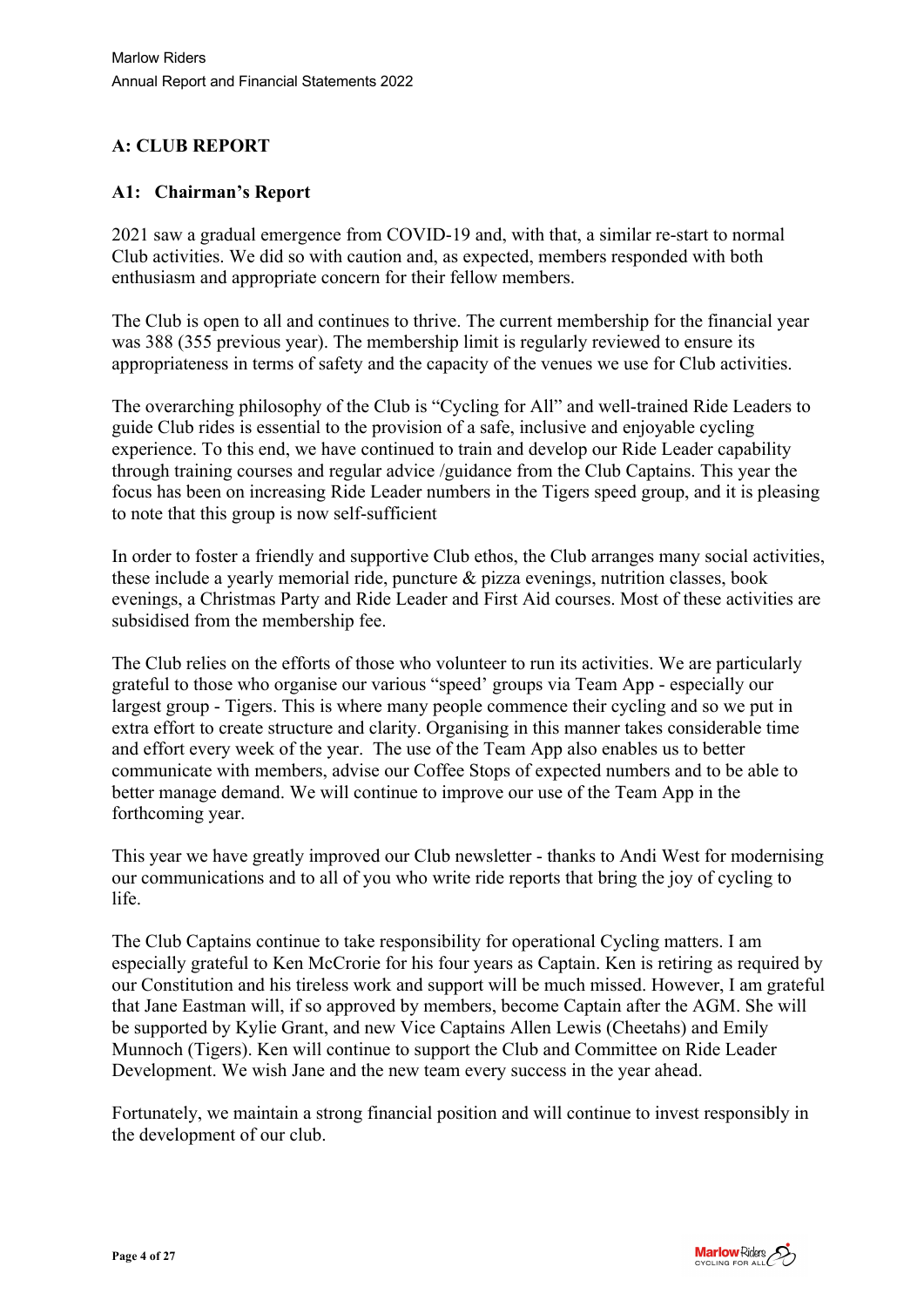Charitable Activities

This year's event raised £13,475 for our chosen member nominated charities. This takes a total raised by the Red Kite Ride to over £90k since its inception in 2012.

Future Outlook

- Maintain the membership fee at £40
- Cap membership for the foreseeable future at around 375, in order to:
- Retain the 'one club' feel
- Ensure we have the appropriate number of Ride Leaders to ride safely
- Remain within the capacity of our coffee stop venues
- Gain support for club social events
- Promote safety and the enjoyment of cycling through ongoing training and coaching for our members
- Run further courses for "Ride Leaders", "Group Riding" and "First Aid"
- Organise Educational Talks on Nutrition, Exercise and general Health & Wellbeing
- Organise Bike maintenance, puncture repair & route planning workshops
- Invest in Coaching and Rider development
- Explore the feasibility of encouraging younger riders and/or a youth section
- Continue our important support of local charities

Lastly, I'd like to thank all the Committee for all their hard work. It would be invidious to single anybody out, but all give their time freely, perform their duties very efficiently and work well together as a team.

As always, we remain very open to people who wish to contribute to Club life. If this appeals, please do let me or another Committee member know.

**Russell King Chairman**

**Signed on 1 June 2022**

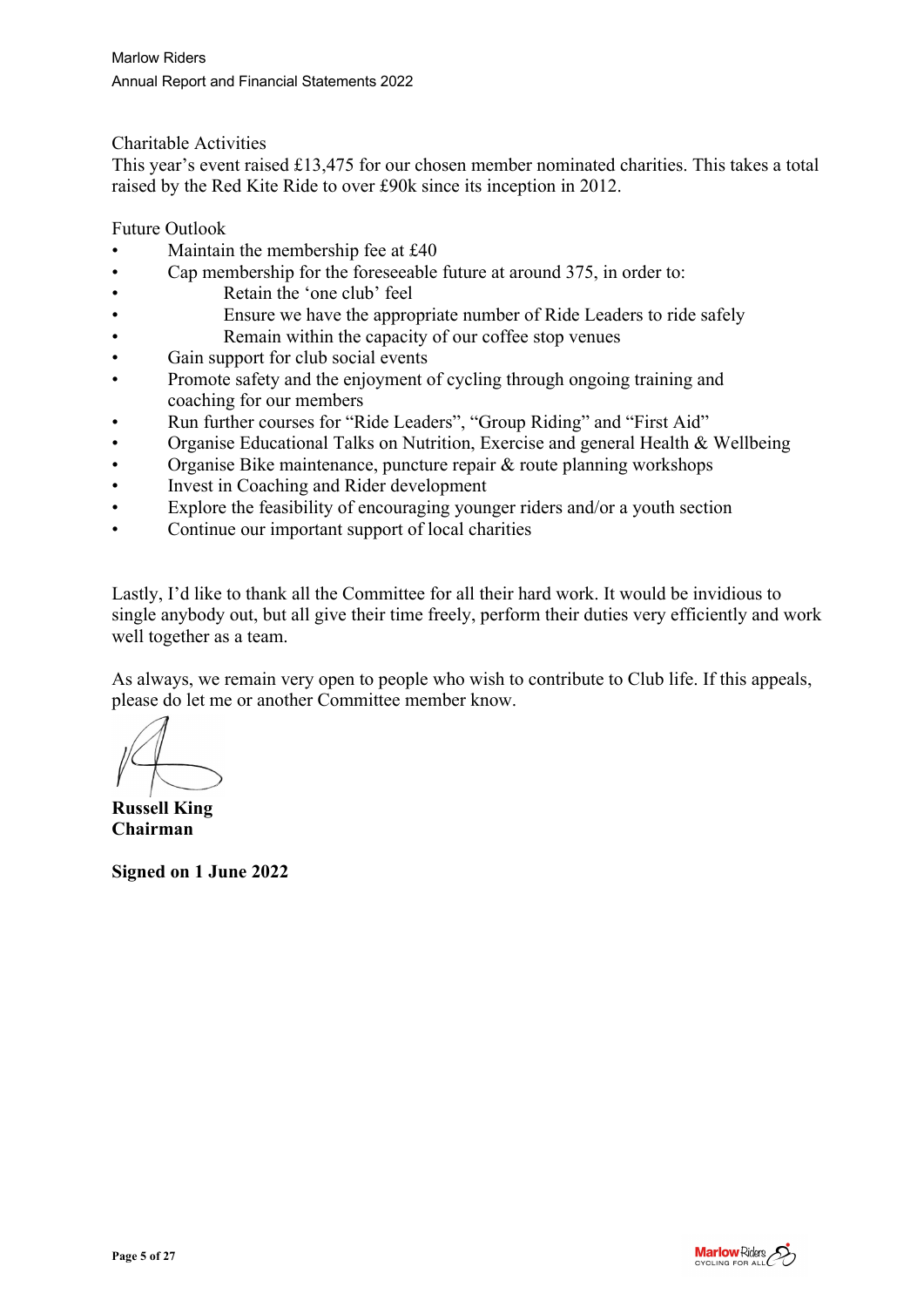## **A2: Marlow Riders Club Information**

Executive Committee:

| Chairman                 | Russell King    |
|--------------------------|-----------------|
| <b>General Secretary</b> | Elaine Iley     |
| Club Captain             | Ken McCrorie    |
| Club Vice-Captain        | Jane Eastman    |
| Club Vice-Captain        | Kylie Grant     |
| <b>Sportive Director</b> | Graeme Badenoch |
| Treasurer - Finance      | Robert Allan    |
|                          |                 |

Bankers: Barclays Bank 10 High Street Marlow SL7 1AR

### **A3: History of the Club**

The club was established in 2010 when founding member Jonathan Smith invited several of his friends to join him for his 60th birthday in Paris. The only catch was that they all had to cycle there, although they did have several months to train. So, they arranged group training rides, led and coached by Jonathan.

Jonathan says of the club's first unofficial ride.

"The club was set up as a result of me wanting to share my 60th birthday with many of my friends, sitting down in Paris enjoying some good food, which I would pay for on one condition, that they would cycle there with me. The seed was sown, and many had to buy bikes before they could even start the cycle training which began in January 2010 on a weekly basis on Saturday mornings. The first ride was only 22 miles long, but the distances grew, as did the number of riders who turned up over the next few months.

By the time my birthday came around in August, 43 friends were fit enough to ride the 250 miles from London to Paris.

Everyone enjoyed it so much that they decided to continue riding after the birthday celebrations. Word got around, and other people wanted to come out on the rides too, and Marlow Riders was born."

The Club was established by 11 founding members, with the founding Chairman being the late Rod Woodland. The other founders where Jonathan Smith, Chris & Deborah Heath, Jane Johnson as treasurer, Frank Fallon, Andy Atkin-Smith as Captain, Claire & Keith Mayo, Mike Jackson and Phil Greenhalgh. The club was initially a division of Marlow Striders, the running

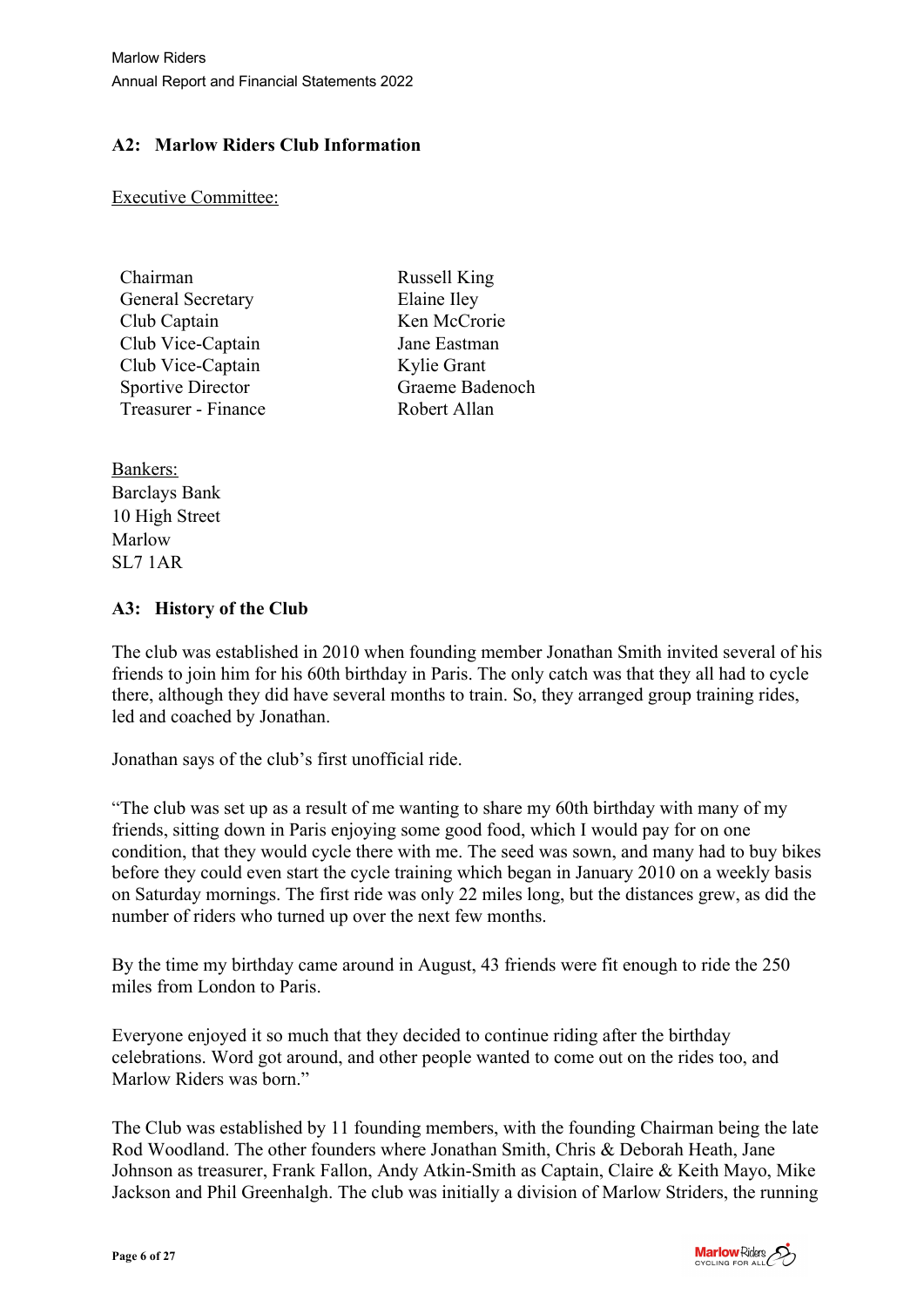section until after the first sportive which resulted in a large influx to the membership and the Marlow Riders as we know it today.

One of the early members was Willi Moore, who was an Olympic silver medallist in 1976. Willi moved to North Wales in 2016, and has recently, along with Jonathan, been awarded life honorary membership. Their success was so profound that after a couple of years Marlow Riders decided to run their own sportive, the Marlow Red Kite, the inaugural event was held in 2012.

The idea was to encourage people from far and wide to come and enjoy the fabulous countryside around Marlow and the event has continued to go from strength to strength, selling out in the last four years, with this year being the ninth running of the event.

### **A4. Membership**

The Club is affiliated to British Cycling UK, (Membership No. 221512) and Cycling UK (Membership No. 90181363).

Membership of the Club is open to anyone interested in the sport on application, regardless of sex, age, disability, ethnicity, nationality, sexual orientation, religion or other beliefs.



We are an inclusive club, and about a 30% of our members are female. The club has a strong loyal membership base with circa 80% renewing each year.

As the Club extended the membership year due to the Covid19 lock down restrictions, all memberships paid for 2021 continued to 31 March 2022.

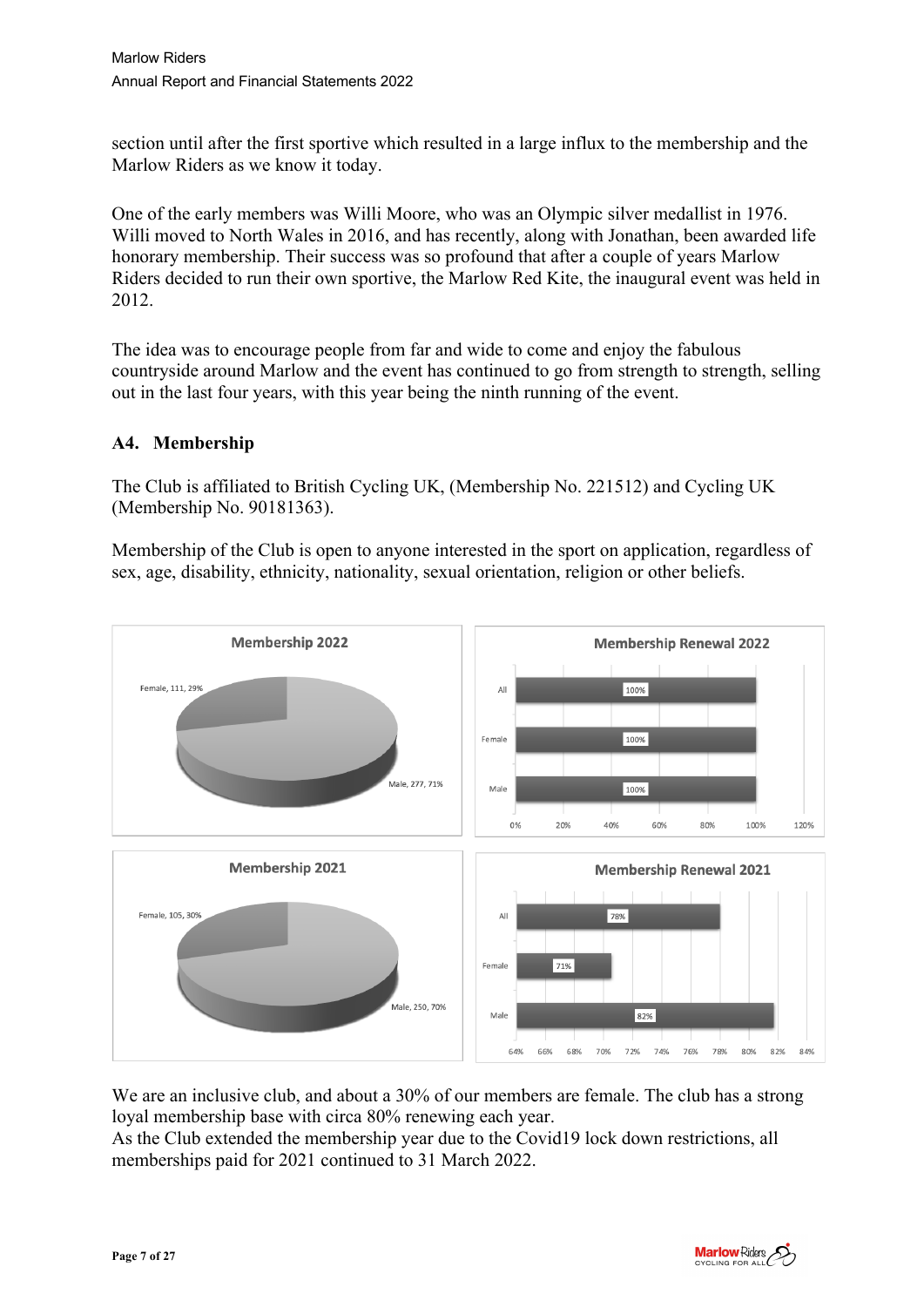### **A5. Charitable Activities**

The Club runs an annual sportive known as the "Red Kite Ride". Unfortunately the 2020 event had to be cancelled in line with Government and British Cycling's guidelines due to the Coronavirus pandemic. We were delighted that the 2021 event was able to take place. The 2021 event was our ninth year of the highly successful Red Kite Ride. This sportive is based in the picturesque village of Marlow and run by Marlow Riders cycling club.

There are three routes covering 50, 80 and 100 miles. All three routes go over the Chilterns and the longest routes extending out into the Vale of Aylesbury. The routes include hills and flatter sections, so are suited to experienced riders aiming for a fast time and for riders aiming to complete a 'century' or a 'half' for the first time. Routes take you through quintessential old English villages and countryside (filming locations for Midsomer Murders, Vicar of Dibley, Lewis, Miss Marple, Jonathan Creek) and pass Cobstone Windmill featured in Chitty Chitty Bang Bang.

There are three well-stocked feed stations with food, water and energy drinks. The start / finish is at Marlow Sports Club which has refreshments as well as changing and shower facilities.

The net proceeds of the Sportive go to club member nominated charities both local and national.

This year's event donations went to Thames Valley Air Ambulance, Samaritans, Wycombe Homeless Connection, Younger People with Dementia and Marlow Sports Club.

The club has now raised and donated over £90K over the 10 years.

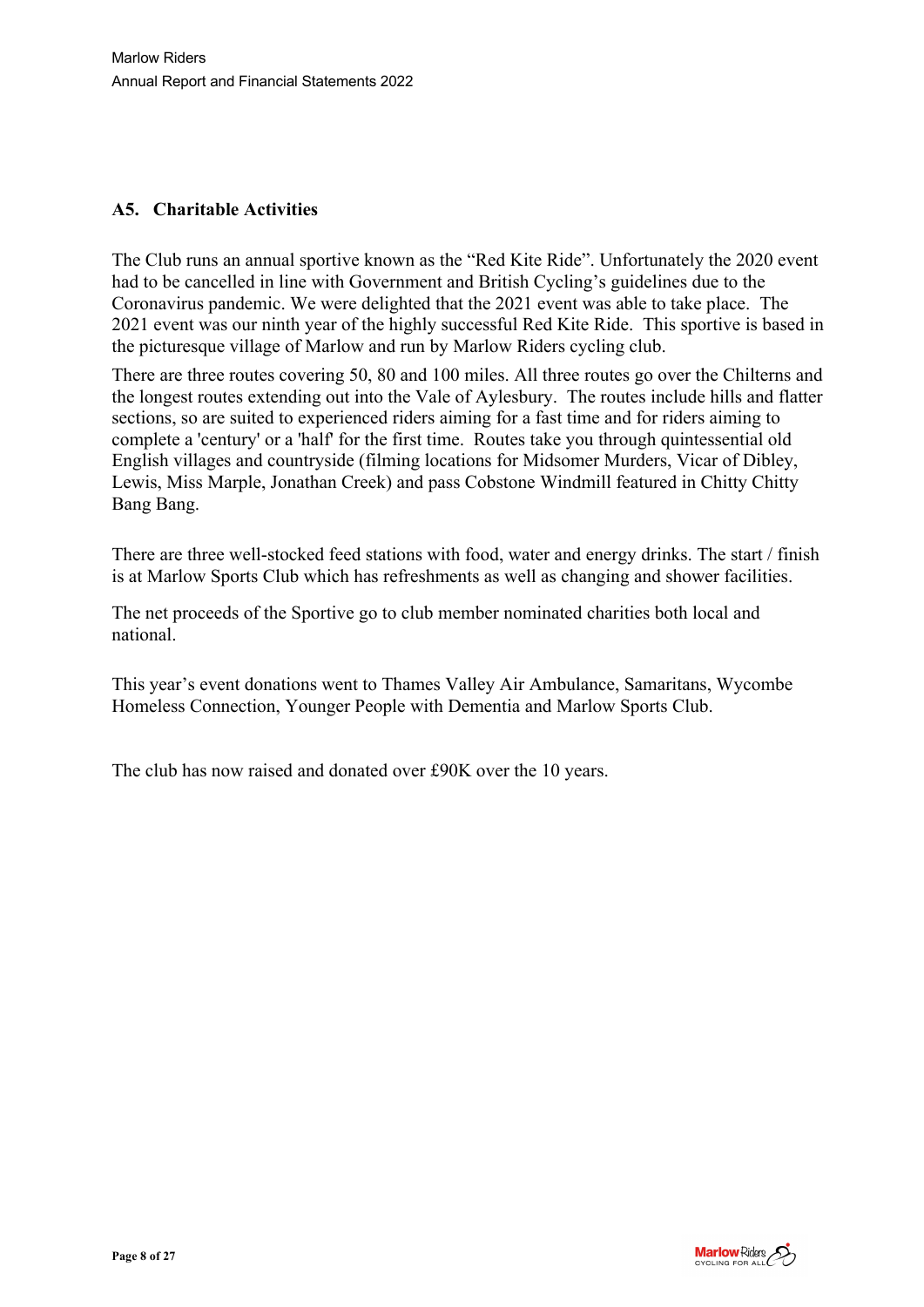#### **A6: The Report of the Committee**

The Committee has pleasure in presenting its report and the unaudited financial statements of the club for the year ended 31 March 2022.

#### **Principal activity and club review**

The principal activity of the club, Marlow Riders during the year was to provide a home for social road cycling in and around the Chilterns. We are an inclusive club, with something for most levels of cyclist (subject to a minimum level of fitness), and about a third of our members are female. Our ethos is "Cycling for All", we look after each other on our rides, and there's usually a coffee and cake stop at the end.

The club hosts and arranges an annual Charitable Sportive known locally as the "Red Kite Ride", each year there are about 750 participants. The club nominates annually local and national charities to support through a member nomination process.

The Committee, on the recommendation of the RKR, made payments of £12,350 to charitable causes and Marlow Sports Club.

Total donations made of £13,475 (2021: £12,350) was paid to local charities and good causes.

#### **Results**

The unaudited financial statements for the year ended 31 March 2022 are set out on pages 11 to 15. The net income for the year was £816. (2021: Net expenditure of £6,848).

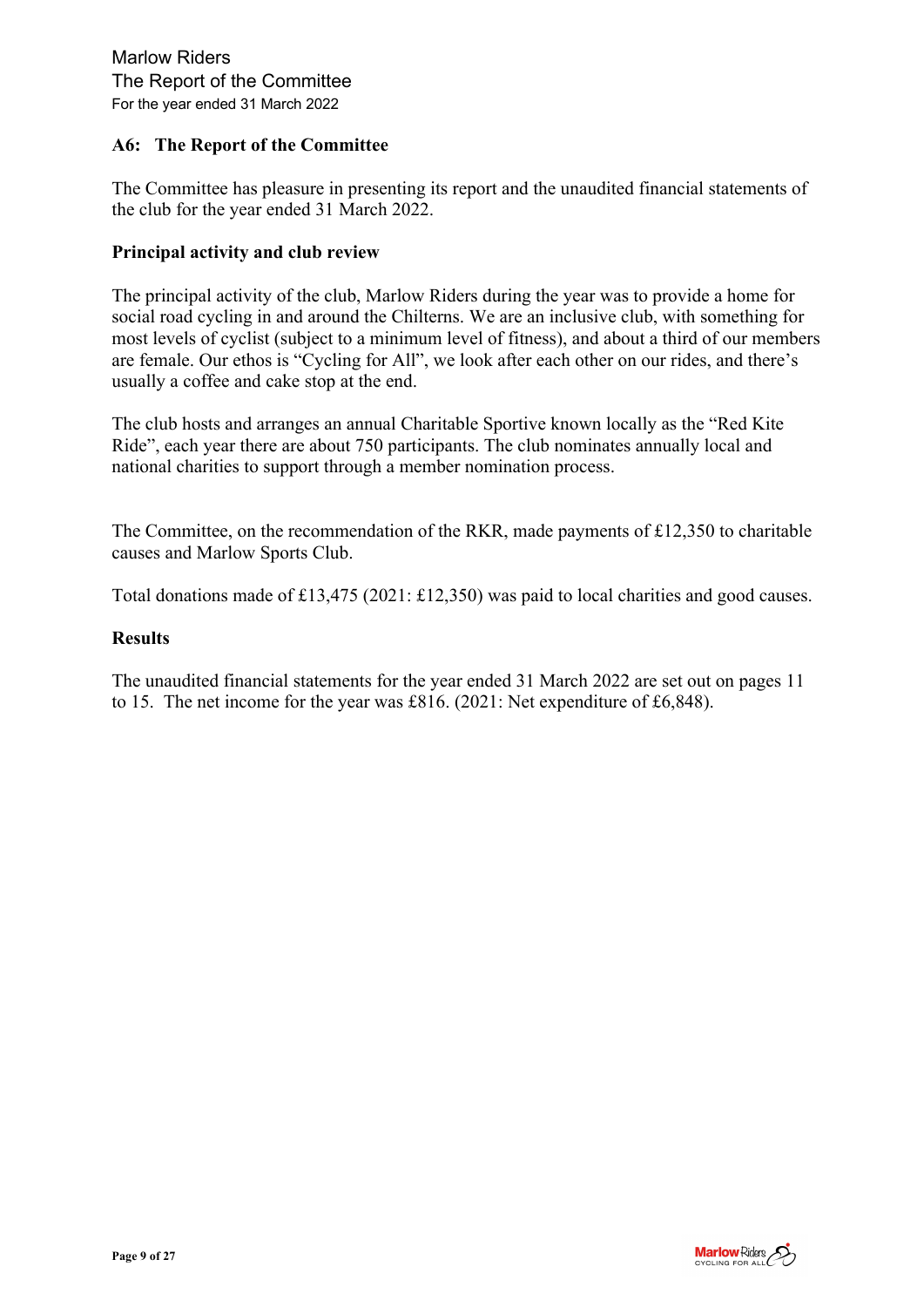Marlow Riders The Report of the Committee For the year ended 31 March 2022

#### **Officers**

The officers who served during the year and up to the date of this report are as shown below: Elaine Iley Ken McCrorie Russell King Jane Eastman Jonathan Smith Graeme Badenoch (resigned January 2022) Robert Allan Kylie Grant

Approved by the Executive Committee on 1 June 2022

Daielley

**On behalf of the Committee E Iley General Secretary**

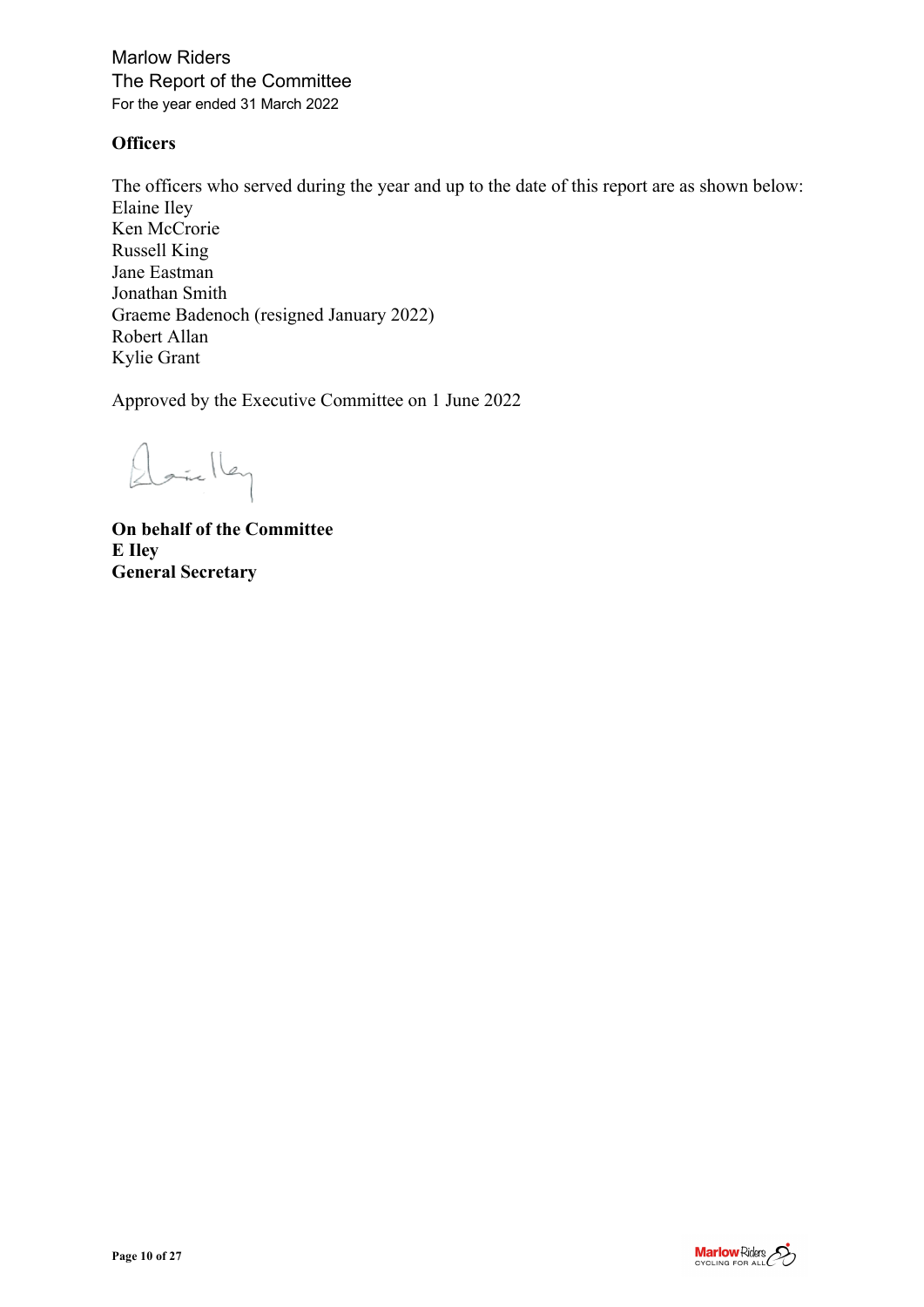### **B: FINANCIAL STATEMENTS**

## **B1: Income and Expenditure Account**

|                                                                     | 2022      | 2021     |
|---------------------------------------------------------------------|-----------|----------|
|                                                                     | £         | £        |
| <b>Income</b>                                                       |           |          |
| Membership Fees                                                     | 9,840     | 5,680    |
| Club Activities & Social Events                                     | 4,411     | 1,005    |
| Other Income                                                        | 70        | 90       |
| Charitable Donation - Club                                          |           | 4,400    |
| Red Kite Ride Sportive                                              | 30,769    | 240      |
| <b>Total Income</b>                                                 | 45,090    | 11,415   |
| <b>Expenditure</b>                                                  |           |          |
| <b>Administration Expenses</b>                                      | (6,685)   | (4,218)  |
| Club Activities & Social Events Expenses                            | (6,514)   | (1,622)  |
| Red Kite Ride Sportive Expenses                                     | (17,600)  | (74)     |
| <b>Charitable Donations</b>                                         | (13, 475) | (12,350) |
| Interest payable and similar charges                                |           |          |
| <b>Total Expenditure</b>                                            | (44, 274) | (18,264) |
| Net Income/(Expenditure) Transferred to/(from) Club<br><b>Funds</b> | 816       | (6, 849) |
| <b>Movement in Club funds</b>                                       |           |          |
| Opening club funds                                                  | 17,924    | 24,773   |
| Net increase in funds                                               | 816       | (6, 849) |
| <b>Closing Club funds</b>                                           | 18,740    | 17,924   |

There were no recognised gains or losses in either year other than the net income transferred to club funds of that year.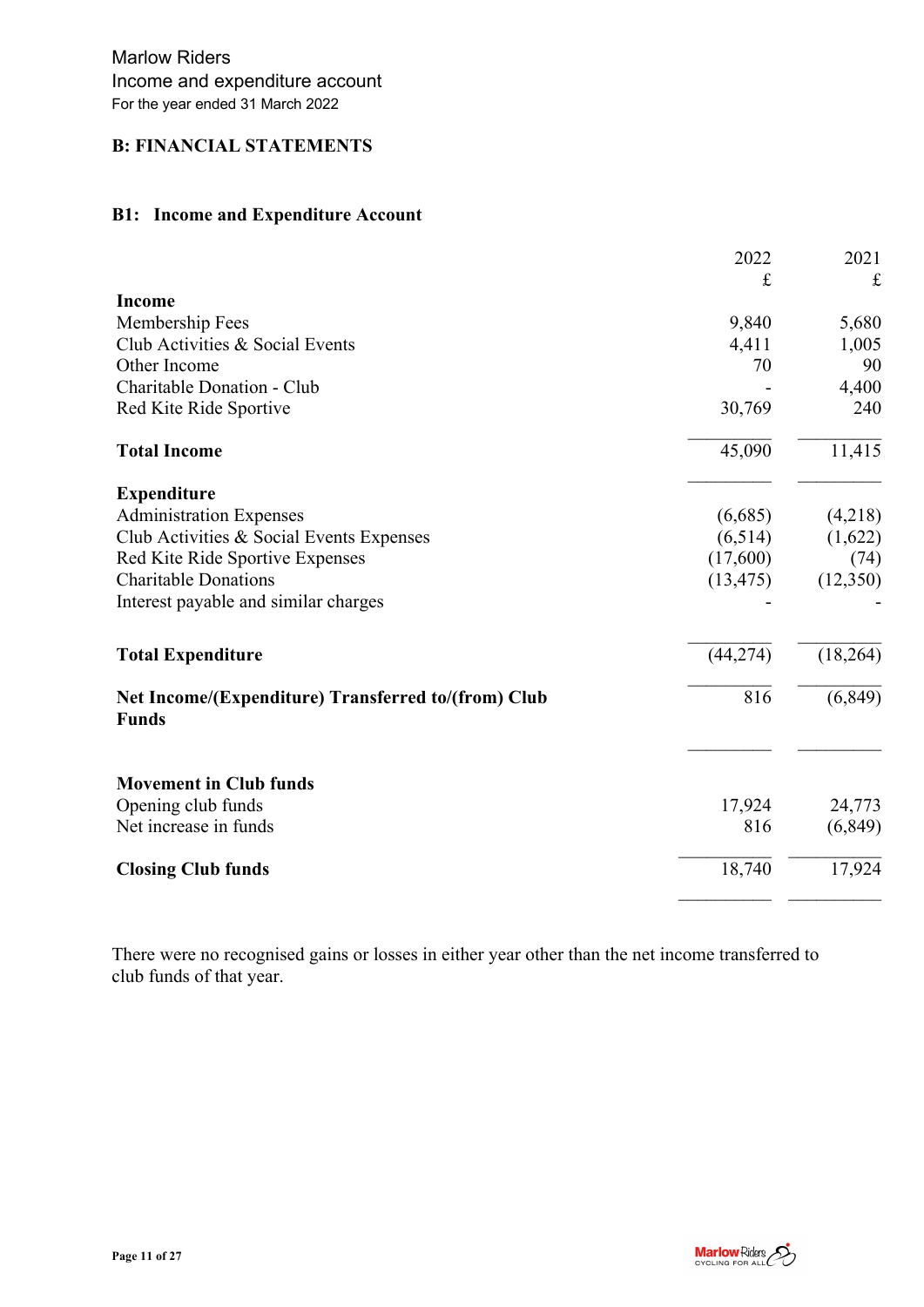#### **B2: Balance Sheet**

|                                                | <b>Notes</b>   | 2022<br>$\pounds$ | 2021<br>$\pounds$ |
|------------------------------------------------|----------------|-------------------|-------------------|
| <b>Fixed assets</b>                            |                |                   |                   |
| Tangible assets                                | 3              |                   |                   |
|                                                |                |                   |                   |
| <b>Current assets</b>                          |                |                   |                   |
| Debtors                                        | $\overline{4}$ | 3,492             | 2,779             |
| Cash at bank and in hand                       |                | 27,828            | 33,444            |
|                                                |                | 31,320            | 36,223            |
| Creditors: Amounts falling due within one year | 5              | (12,580)          | (18,299)          |
| Net current assets                             |                | 18,740            | 17,924            |
| <b>Total assets less current liabilities</b>   |                | 18,740            | 17,924            |
| <b>Net assets</b>                              |                | 18,740            | 17,924            |
| <b>Club Funds</b>                              |                |                   |                   |
| Income and Expenditure account                 |                | 18,740            | 17,924            |
| <b>Total Club funds</b>                        |                | 18,740            | 17,924            |

The officers of the Executive Committee acknowledge their responsibilities for:

(i) ensuring that the club keeps proper accounting records;

(ii) establishing and maintaining a satisfactory system of control books of accounts, its cash holdings and all its receipts and remittances;

(iii) preparing financial statements which give a true and fair view of the state of affairs of the club as at the end of the financial year and of its net income / (expenditure) for the financial year.

These financial statements on pages 11 to 15 were approved by the Executive Committee and authorised for issue on the 1 June 2022 and are signed on their behalf by:

**On behalf of the Executive Committee Russell King Chairman**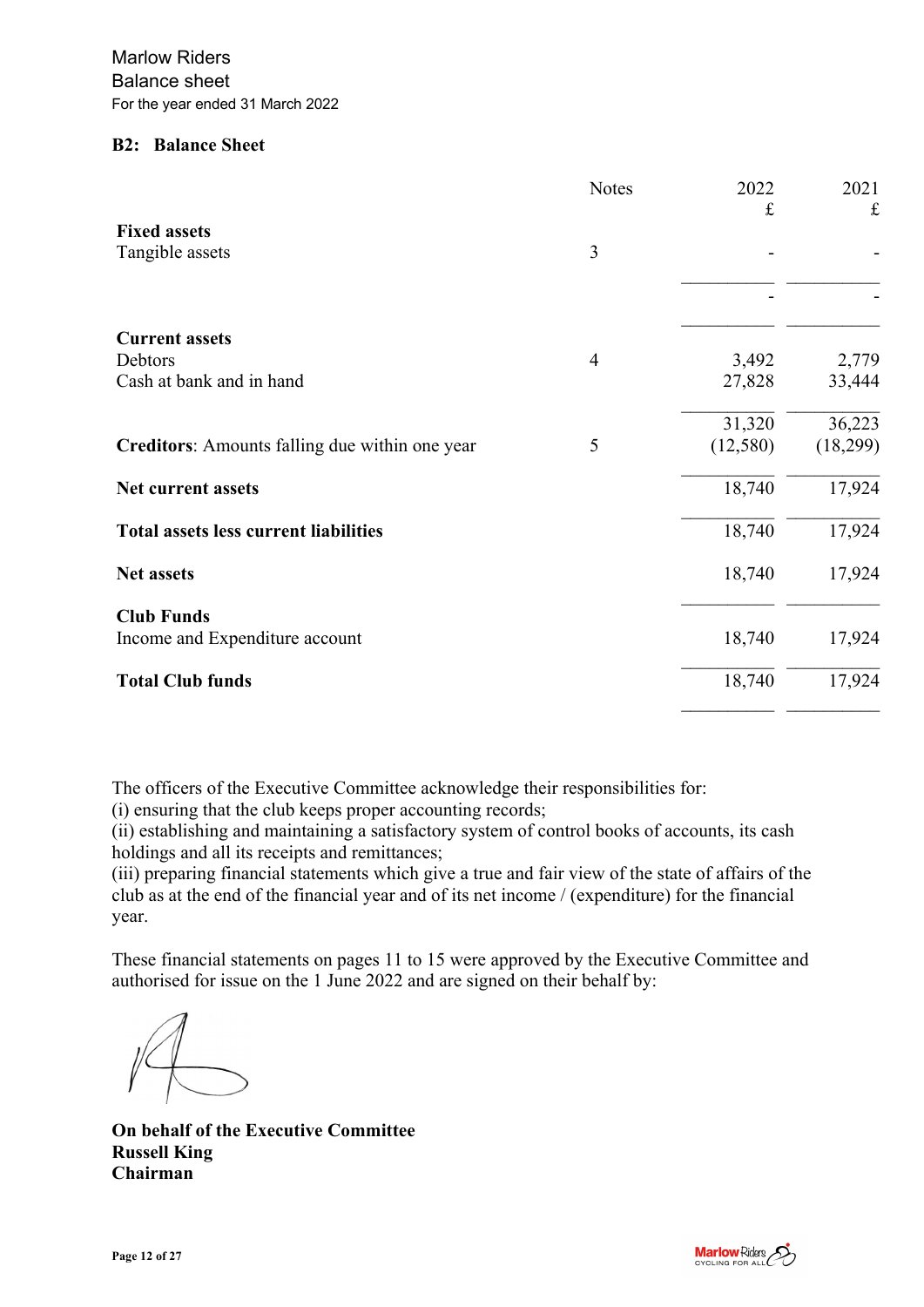#### **B3: Notes to the Financial Statements**

#### **1. Club Information**

Marlow Riders Cycling Club is a non-profit making, mutual unincorporated association run for the benefit of its members.

#### **2. Accounting Policies**

#### **(a) Basis of accounting**

The financial statements are prepared under the historical cost convention and in accordance with applicable United Kingdom law and accounting standards.

#### **(b) Tangible fixed assets**

Tangible fixed assets are stated at cost less accumulated depreciation and any provision for impairment.

Depreciation is provided at rates calculated to write off the cost, less estimated residual value, of each asset on a straight-line basis over its expected useful life, as follows:

Equipment and software 3 to 10 years.

#### **(c) Income**

Income is recognised in the period in which it relates. Membership fees received prior to commencement of the financial year are deferred and will be credited to income in the future accounting period.

#### **(d) Services provided by volunteers**

For the purposes of these financial statements, no value has been placed on administration and other services provided by volunteers.

#### **(e) Value Added Tax**

The club is not registered for VAT and therefore all income and expenditure is recorded inclusive where applicable.

#### **(f) Corporation Tax**

Marlow Riders Cycling Club is a non-profit making, mutual unincorporated association run for the benefit of its members and to raise funds for local charities. As it does not engage in trading activities it is not liable to corporation tax. HMRC guidance is as follows:

"An 'unincorporated association' is an organisation set up through an agreement between a group of people who come together for a reason other than to make a profit (for example, a voluntary group or a sports club). You don't need to register an unincorporated association, and it doesn't cost anything to set one up. Individual members are personally responsible for any debts and contractual obligations."

#### **3. Income**

Income represents monies received from club membership, club activities and social events, and the annual Charitable Sportive known as the Red Kite Ride Sportive.

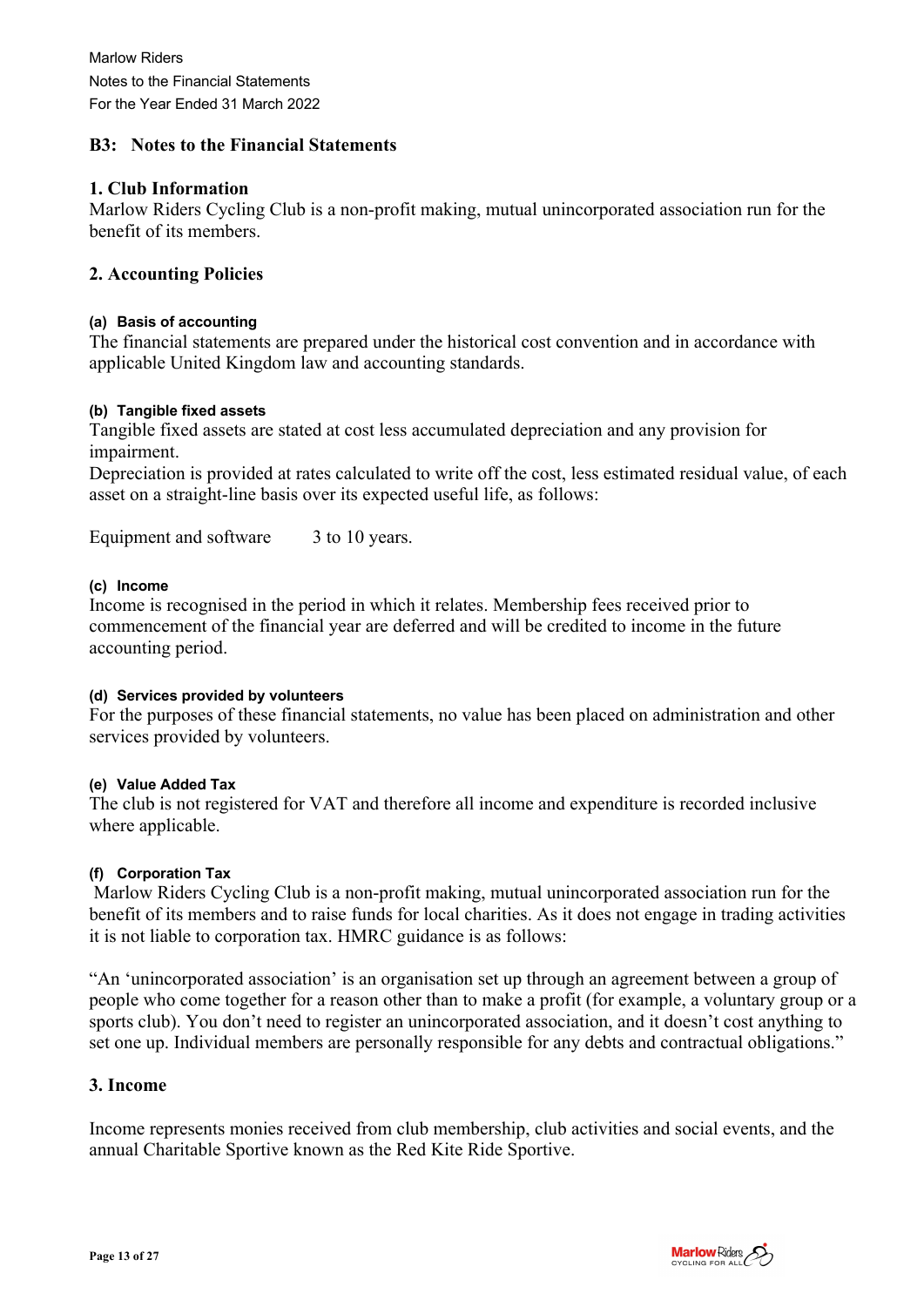Marlow Riders Notes to the Financial Statements For the Year Ended 31 March 2022

# **3. Tangible fixed assets**

The movement in the year was as follows:

|                     | Equipment              |                            |                   |
|---------------------|------------------------|----------------------------|-------------------|
|                     | and                    | Leasehold                  |                   |
|                     | software               | improvements               | Total             |
|                     | £                      | £                          | $\pounds$         |
| Cost                |                        |                            |                   |
| At 1 April 2020     |                        |                            |                   |
| Additions           |                        |                            |                   |
| Disposals           | $\left( \cdot \right)$ | $\left( \mathbf{-}\right)$ | $\left( -\right)$ |
| At 31 March 2021    |                        |                            |                   |
| Depreciation        |                        |                            |                   |
| At 1 April 2020     |                        |                            |                   |
| Charge for the year |                        |                            |                   |
| Disposals           | $\left( -\right)$      | $\left( \cdot \right)$     | $\left( -\right)$ |
| At 31 March 2021    |                        |                            |                   |
| Net book value      |                        |                            |                   |
| At 31 March 2020    |                        |                            |                   |
| At 31 March 2021    |                        |                            |                   |

#### **4. Debtors**

|                                                   | 2022   | 2021        |
|---------------------------------------------------|--------|-------------|
|                                                   | £      | $\mathbf f$ |
| Other debtors                                     |        |             |
| Prepayments and accrued income                    | 3,492  | 2,779       |
|                                                   | 3,492  | 2,779       |
| 5. Creditors: Amounts falling due within one year |        |             |
|                                                   | 2022   | 2021        |
|                                                   | £      | £           |
| Other creditors                                   |        | 246         |
| Accruals and deferred income                      | 12,580 | 18,053      |
|                                                   | 12,580 | 18,299      |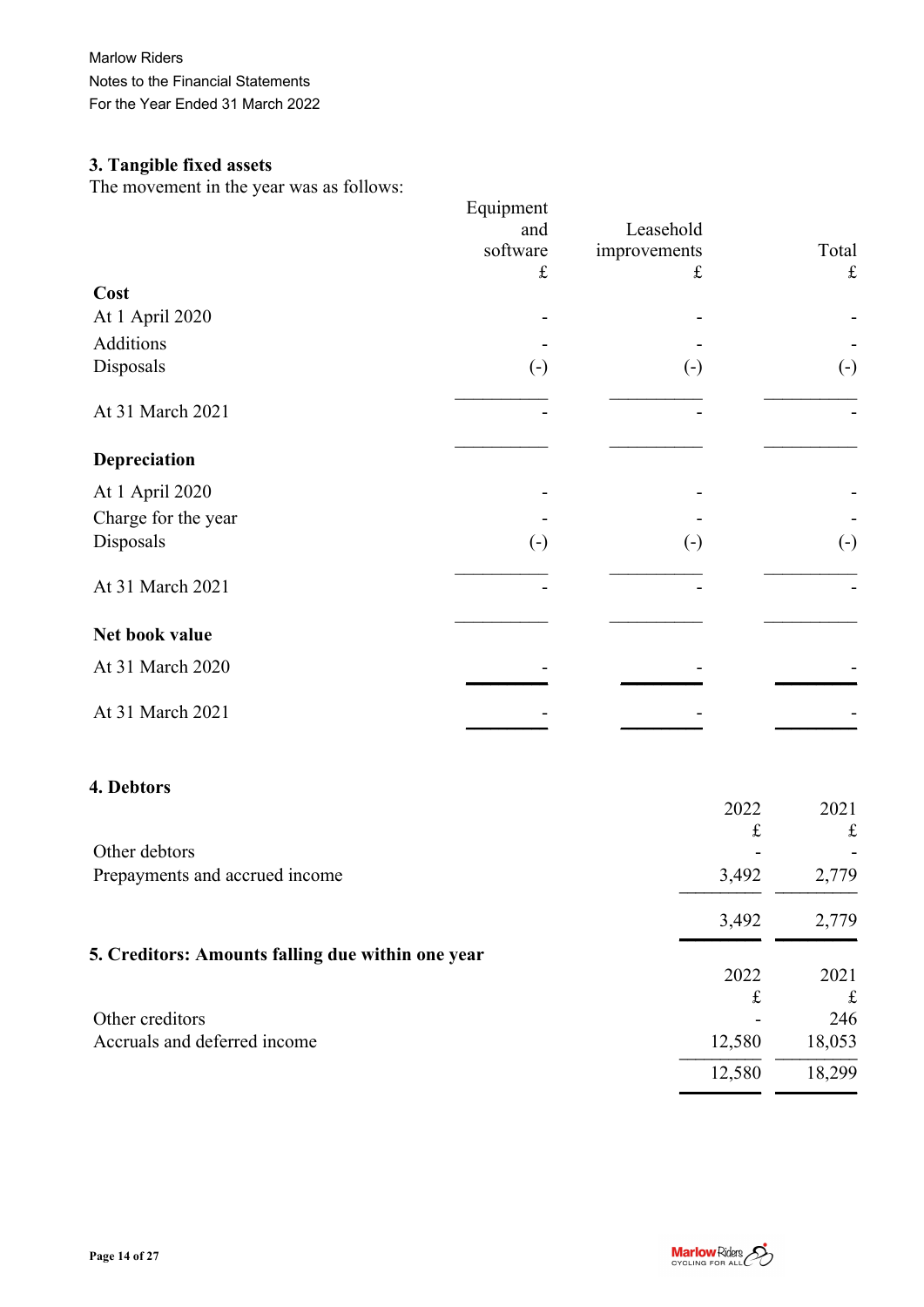### **6. Guarantees and other financial commitments**

*a. Lease commitments*

The club has not entered into any lease commitments. £Nil (2021: £Nil).

*b. Financial commitments*

The club has not entered into any non-cancellable trading agreements with any supplies. £Nil (2021: £Nil).

#### **7. Related Party Transactions**

The club does not have any related party transactions. The Executive Committee do not receive payment for their services.

### **8. Capital Commitments**

The club does not have any capital commitments £Nil (2021: £Nil).

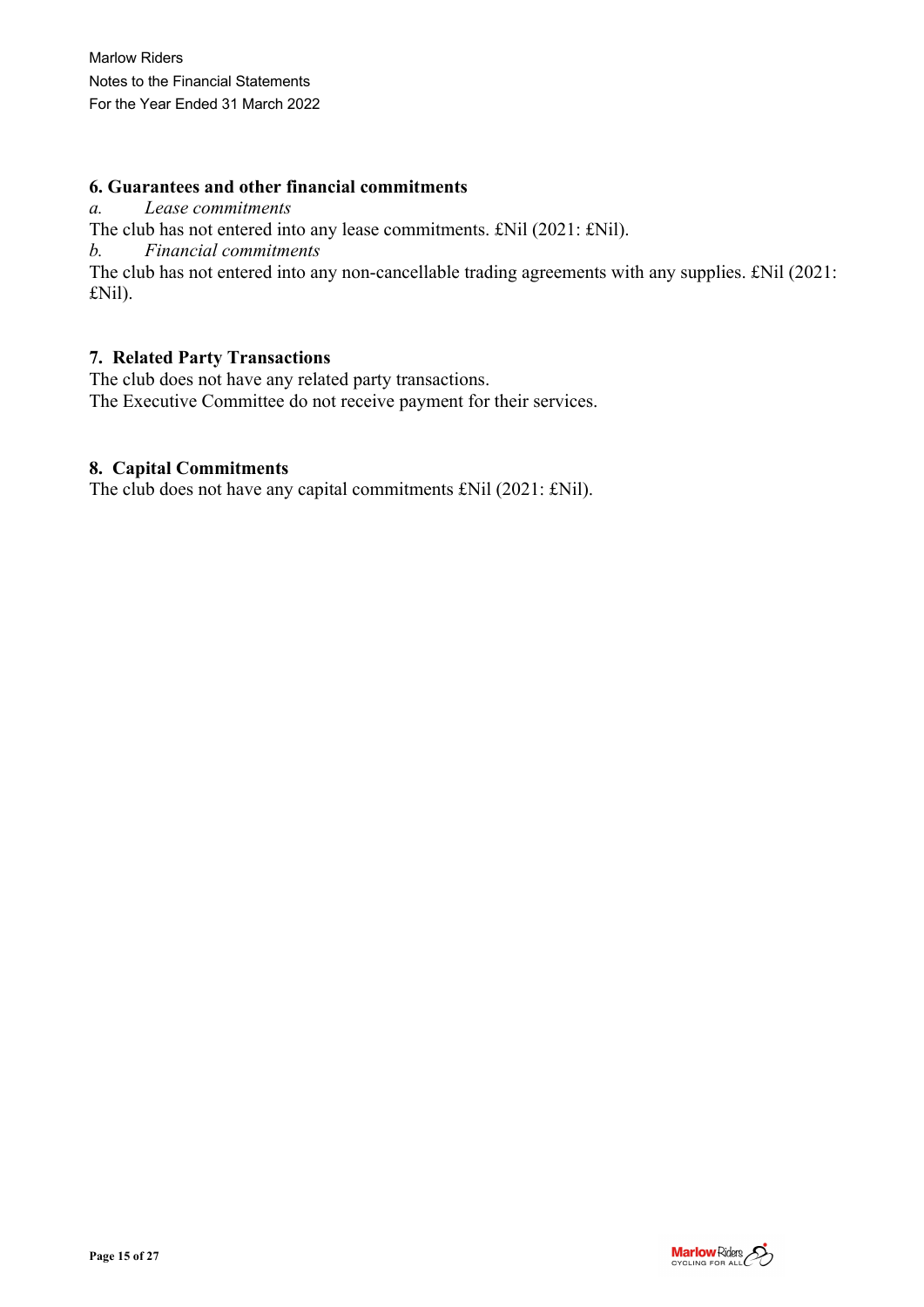Marlow Riders Detailed Income & Expenditure Account – Club Accounts For the year ended 31 March 2022

### **C: OTHER INFORMATION**

The following pages do not form part of the financial statements which are found on pages 11 to 15.

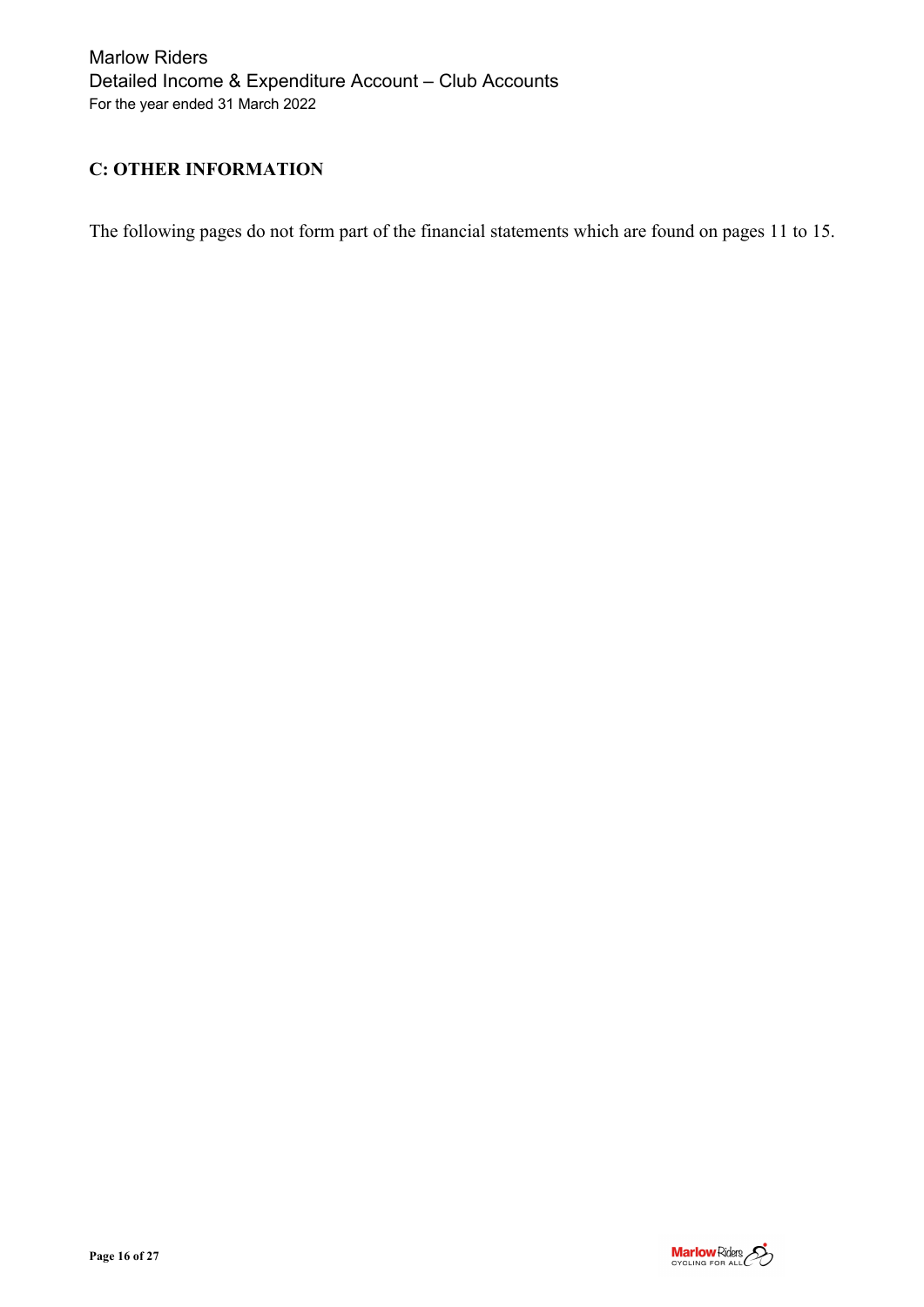#### **C1: Detailed Income & Expenditure Account – Club Accounts**

|                                                                     | <b>Notes</b>   | 2022<br>£ | 2021<br>£ |
|---------------------------------------------------------------------|----------------|-----------|-----------|
| <b>Income</b>                                                       |                |           |           |
| Membership Fees                                                     | $\mathbf{1}$   | 9,840     | 5,680     |
| Club Activities & Social Events                                     |                | 4,411     | 1,005     |
| <b>Charitable Donations</b>                                         |                |           | 4,400     |
| Other Income                                                        |                | 70        | 90        |
| <b>Total Income</b>                                                 |                | 14,321    | 11,175    |
| <b>Expenditure</b>                                                  |                |           |           |
| <b>Administration Expenses</b>                                      | $\overline{2}$ | (6,684)   | (4,217)   |
| Club Activities & Social Events Expenses                            |                | (6,514)   | (1,622)   |
| <b>Charitable Donations</b>                                         |                | (1, 475)  | (11,350)  |
| Interest payable and similar charges                                |                |           |           |
| <b>Total Expenditure</b>                                            |                | (14, 673) | (17, 189) |
| Net (Expenditure)/Income Transferred (from)/to Club<br><b>Funds</b> |                | (352)     | (6,014)   |

The club's results excluding the annual charitable sportive event are as follows:

#### **1 Membership Analysis**

|                                                         | Total             |
|---------------------------------------------------------|-------------------|
| Members at beginning of year 1 April 2021               | 355               |
| Lapses & non-renewal                                    | $\left( -\right)$ |
| Renewals                                                | 355               |
| New members                                             | 33                |
| Members at end of year 31 March 2022                    | 388               |
| Annual Membership £40 per member as at 1<br>April 2021  | £14,200           |
| Annual Membership £40 per member as at<br>31 March 2022 | £15,520           |

Note: Membership during the year was £14,200. 8 months recognised over the 20 months to 31 March 2022 as membership period extended due to the impact of the coronavirus.

Life members: Jonathan Smith, Willie Moore, Andy Lee and Sandra Woodland.

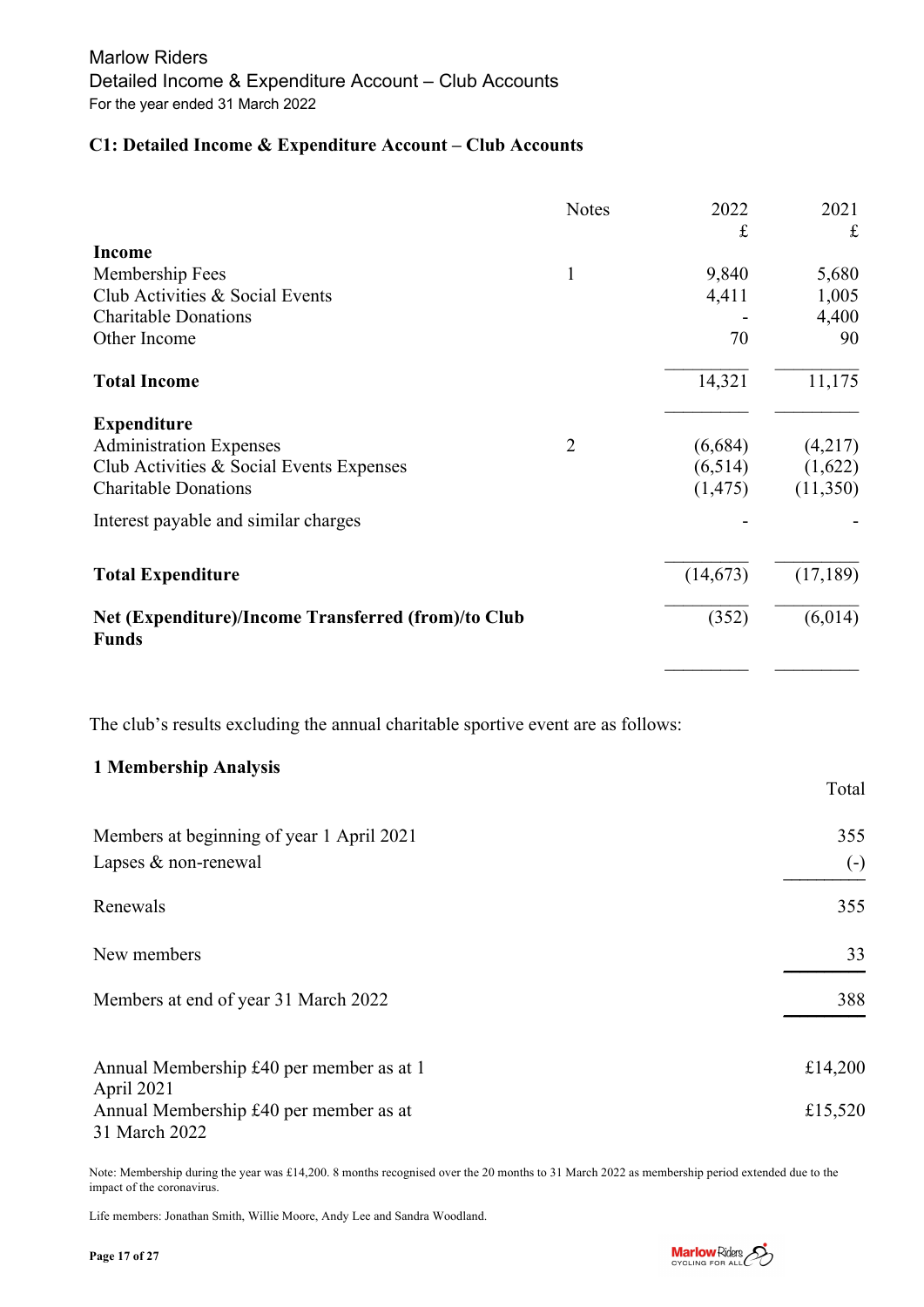| 2 Administrative Expenses   | 2022  | 2021  |
|-----------------------------|-------|-------|
|                             | £     | £     |
| Sports Club Venue           | 2,810 | 2,810 |
| Water bottles & helmet tags | 518   | 76    |
| Training courses            | 1,282 | 36    |
| Welfare                     | 450   |       |
| Club general Expense        | 480   | 268   |
| Insurance                   |       |       |
| Transaction fees & charges  | 847   | 632   |
| Kit costs                   |       |       |
| Other expenses              | 297   | 395   |
|                             | 6,684 | 4,217 |

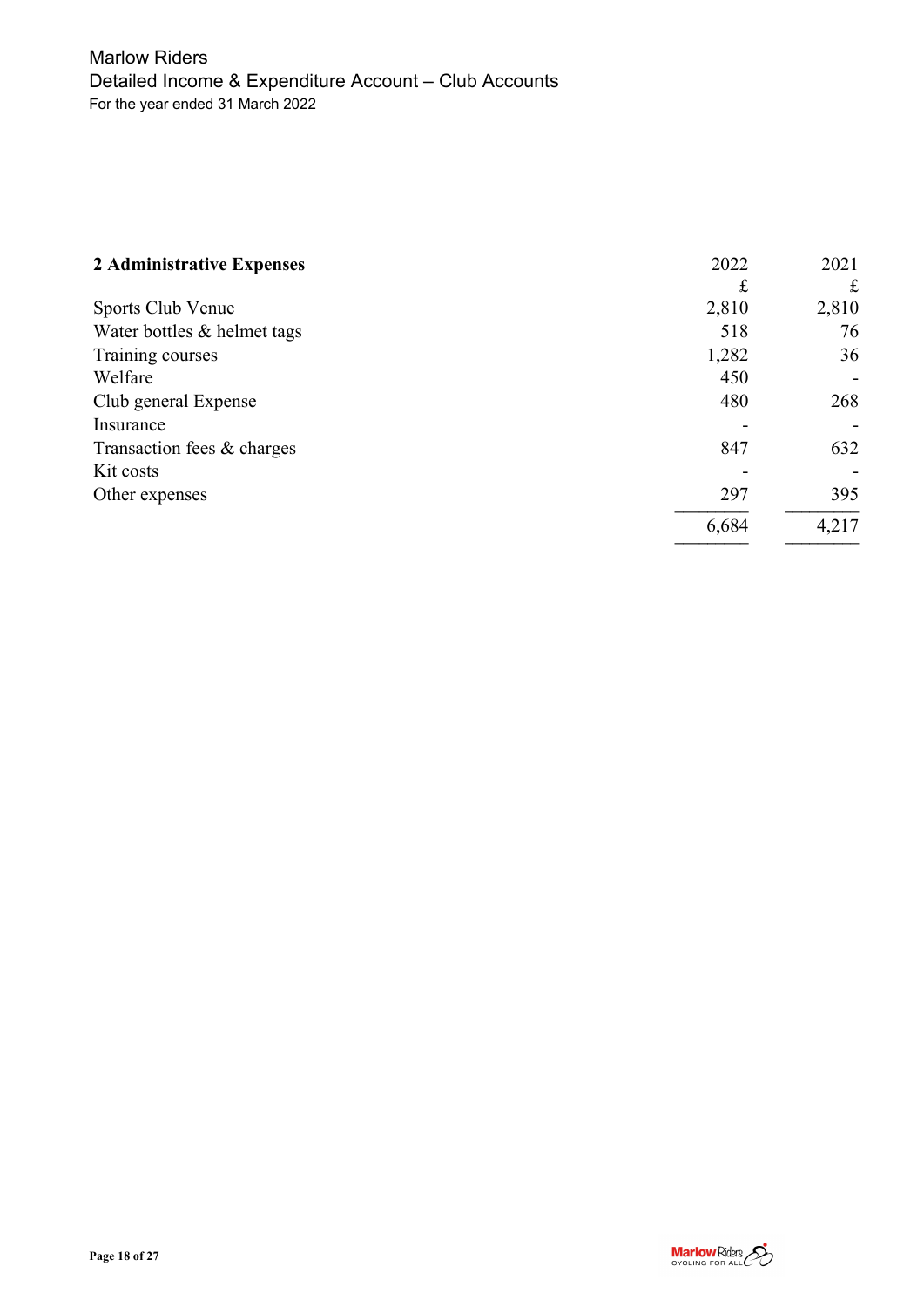### **C2: Detailed Income & Expenditure Account – Red Kite Ride Sportive Accounts**

The club runs an annual sportive event for charitable purposes, this is known locally as the "Red Kite Ride" Sportive. The fund-raising activities and the charitable donations are set out below:

|                                                                     | <b>Notes</b>   | 2022         | 2021        |
|---------------------------------------------------------------------|----------------|--------------|-------------|
| <b>Income</b>                                                       |                | £            | $\mathbf f$ |
| <b>Entrance Fees</b>                                                |                | 26,241       |             |
| <b>Event Catering</b>                                               |                | 1,673        |             |
| <b>Raffle Tickets</b>                                               |                | 2,359        |             |
| Sponsorship & Donations                                             |                | 70           | 230         |
| <b>Other Revenue</b>                                                |                | 426          | 10          |
| <b>Total Income</b>                                                 |                | 30,769       | 240         |
| <b>Expenditure</b>                                                  |                |              |             |
| <b>Administration Expenses</b>                                      | 1              | (17,601)     | (74)        |
| <b>Charitable Donations</b>                                         | $\overline{2}$ | (12,000)     | (1,000)     |
| <b>Total Expenditure</b>                                            |                | (29,601)     | (1,074)     |
| Net Income/(Expenditure) Transferred to/(from) Club<br><b>Funds</b> |                | 1,168        | (834)       |
| <b>1 Administration Expenses</b>                                    |                |              |             |
|                                                                     |                | 2022         | 2021        |
|                                                                     |                | £            | $\pounds$   |
| Sports Club Venue                                                   |                | 3,250        |             |
| <b>Event Catering</b>                                               |                | 702          |             |
| <b>Feed Station Catering</b><br>Insurance                           |                | 1,402        |             |
| Transaction fees & charges                                          |                | 798<br>1,011 |             |
| <b>Timing Chips</b>                                                 |                | 2,440        |             |
| Medals & Gift/Goody bags                                            |                | 4,456        |             |
| <b>Equipment Hire</b>                                               |                | 1,495        |             |
| <b>Raffle Prizes</b>                                                |                | 217          |             |
| Venue Hire                                                          |                | 274          |             |
| <b>Marketing Costs</b>                                              |                | 100          |             |
| Tyres and Tubes                                                     |                |              |             |
| Supplies - Boxes, Boards, paper, Cable Ties, Tape                   |                | 126          |             |
| Entertainment, Briefings, Dinners                                   |                | 450          |             |
| Other Costs                                                         |                | 880          | 74          |
|                                                                     |                | 17,601       | 74          |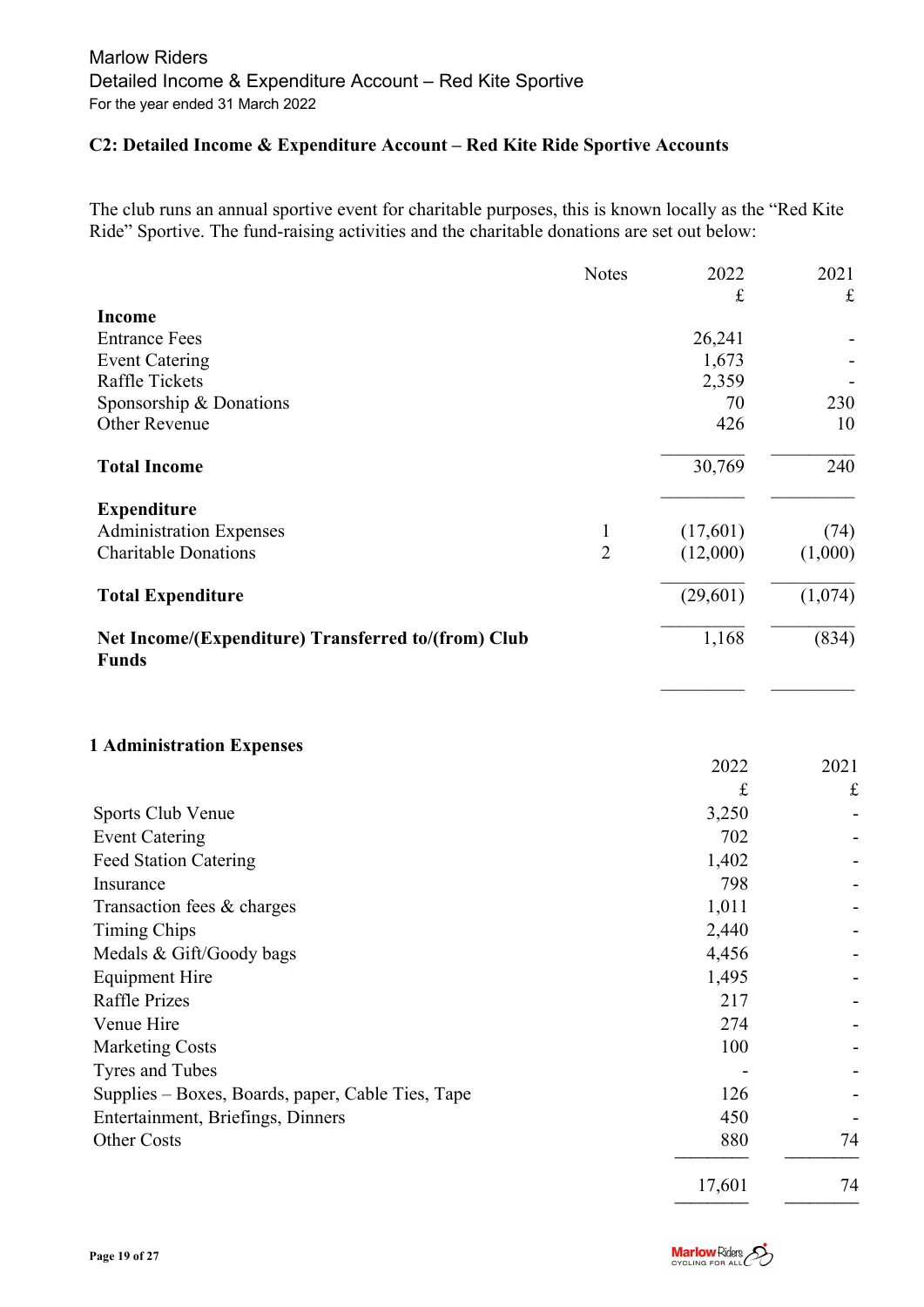### **2. Charitable Donations**

The club supports through an annual member nomination process both local and national charities. The club is delighted to have paid £13,475 (2021: £12,350) to local charities, including a payment of £350 to Marlow Sports Club.

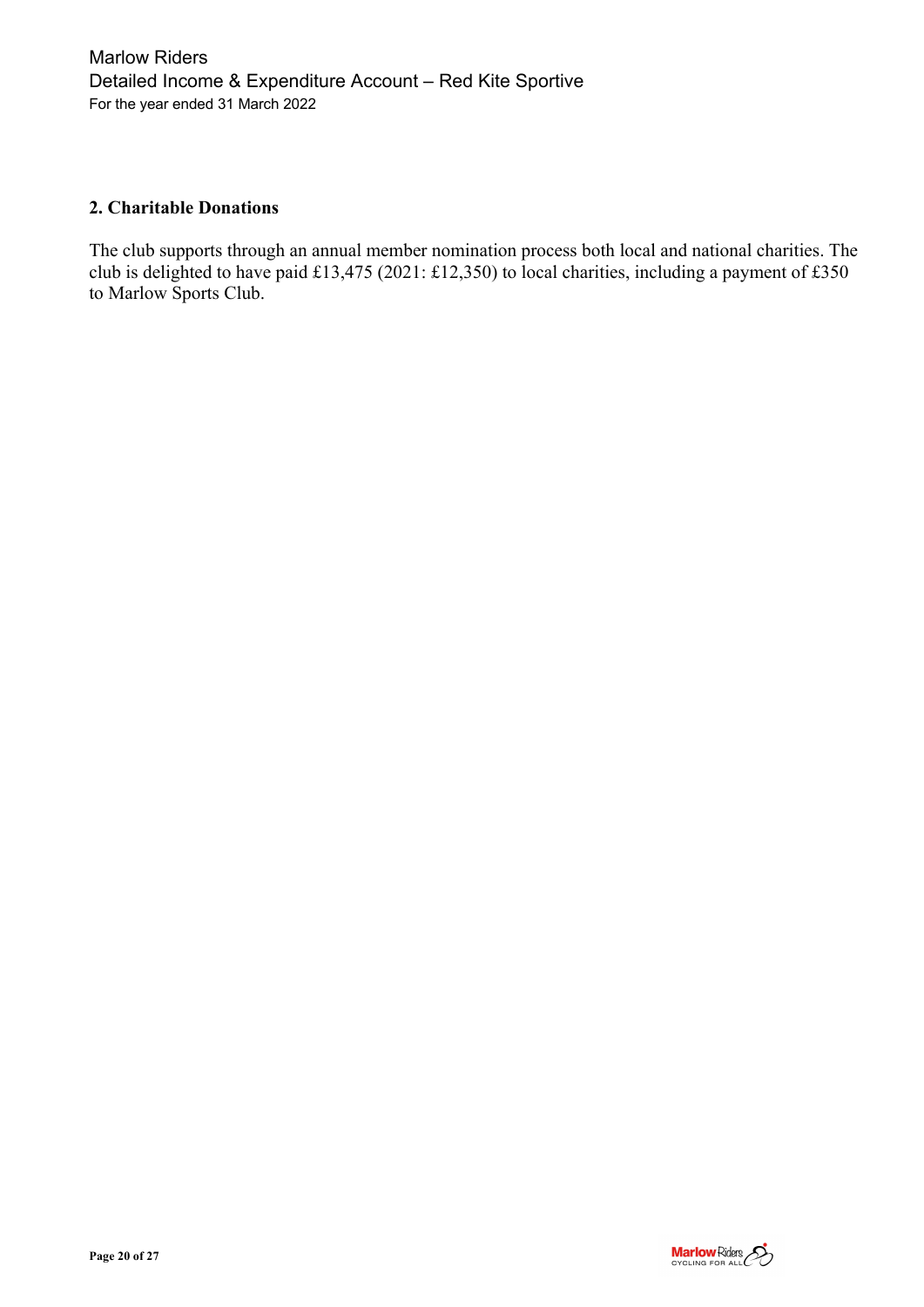## **C3: Detailed Income & Expenditure Account – Club & Red Kite Sportive Accounts 2022**

The consolidated Income & Expenditure Account for both club and the "Red Kite Ride" analysis by main activity grouping.

|                                                    | Club      | <b>RKR</b> | Total     |
|----------------------------------------------------|-----------|------------|-----------|
|                                                    | $\pounds$ | $\pounds$  | 2022<br>£ |
| Income                                             |           |            |           |
| Membership Fees                                    | 9,840     |            | 9,840     |
| Club Activities & Social Events                    | 4,411     |            | 4,411     |
| Other Income                                       | 70        |            | 70        |
| <b>Charitable Donations</b>                        |           |            |           |
| Red Kite Ride Sportive                             |           | 30,769     | 30,769    |
| <b>Total Income</b>                                | 14,321    | 30,769     | 45,090    |
| <b>Expenditure</b>                                 |           |            |           |
| <b>Administration Expenses</b>                     | (6,684)   | (17,601)   | (24, 285) |
| Club Activities & Social Events Expenses           | (6,514)   |            | (6,514)   |
| Donations                                          | (1, 475)  | (12,000)   | (13, 475) |
| Interest payable and similar charges               |           |            |           |
| <b>Total Expenditure</b>                           | (14, 673) | (29,601)   | (44, 274) |
|                                                    |           |            |           |
| <b>Net Income Transferred from/(to) Club Funds</b> | (352)     | 1,168      | 816       |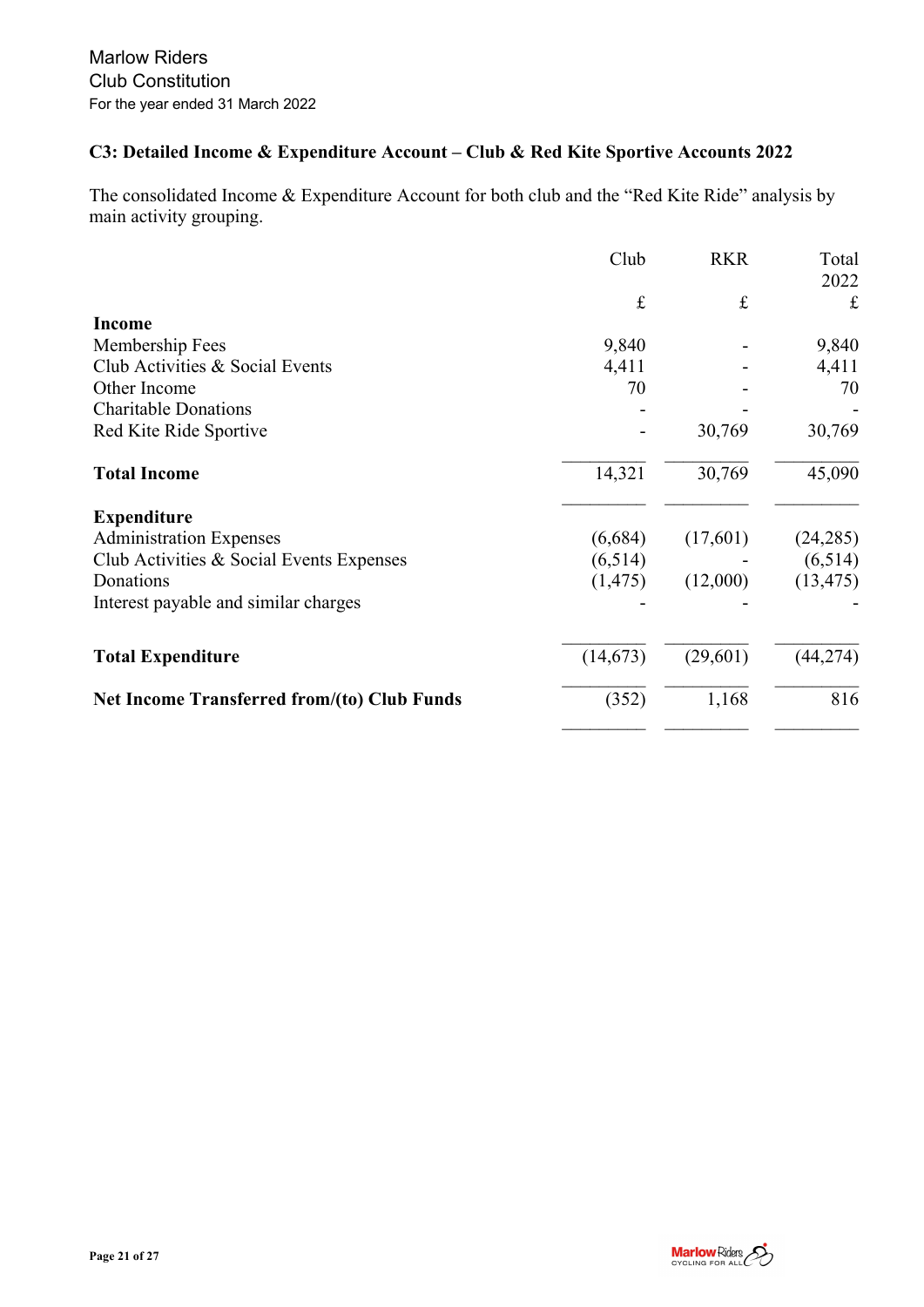## **C4: Detailed Income & Expenditure Account – Club & Red Kite Sportive Accounts 2021**

The consolidated Income & Expenditure Account for both club and the "Red Kite Ride" analysis by main activity grouping.

|                                             | Club      | <b>RKR</b> | Total<br>2021 |
|---------------------------------------------|-----------|------------|---------------|
|                                             | $\pounds$ | $\pounds$  | $\mathbf f$   |
| <b>Income</b>                               |           |            |               |
| Membership Fees                             | 5,680     |            | 5,680         |
| Club Activities & Social Events             | 1,005     |            | 1,005         |
| Other Income                                | 90        |            | 90            |
| <b>Charitable Donations</b>                 | 4,400     |            | 4,400         |
| Red Kite Ride Sportive                      |           | 240        | 240           |
| <b>Total Income</b>                         | 11,175    | 240        | 11,415        |
| <b>Expenditure</b>                          |           |            |               |
| <b>Administration Expenses</b>              | (4,217)   | (74)       | (4,291)       |
| Club Activities & Social Events Expenses    | (1,622)   |            | (1,622)       |
| Donations                                   | (11,350)  | (1,000)    | (12,350)      |
| Interest payable and similar charges        |           |            |               |
| <b>Total Expenditure</b>                    | (17, 189) | (1,074)    | (18,263)      |
| <b>Net Income Transferred to Club Funds</b> | (6,014)   | (834)      | (6, 848)      |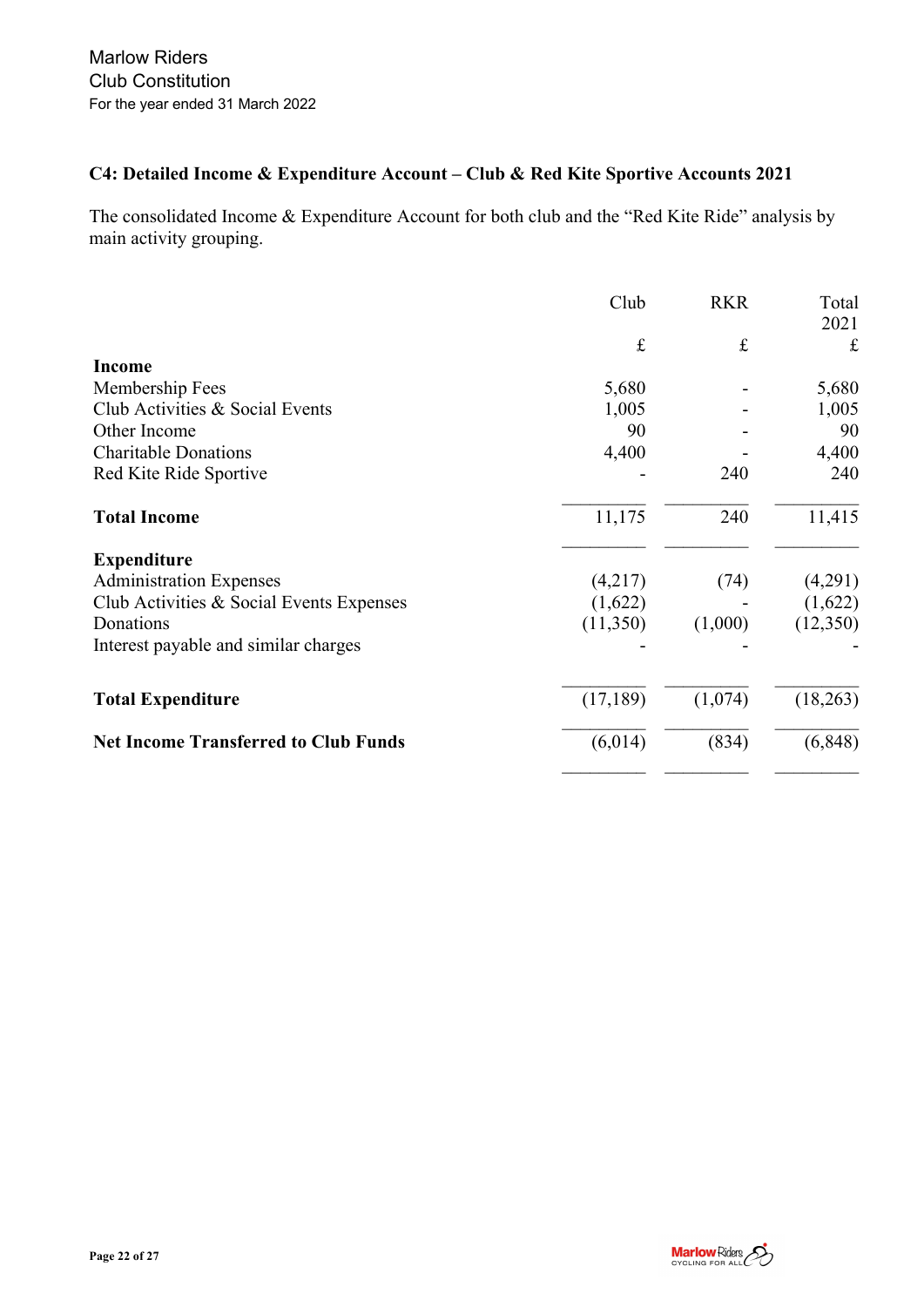## **D: CLUB CONSTITUTION**



### **Marlow Riders Constitution Last update October 2020**

This document sets out the purpose and rules of Marlow Riders to support the smooth running of the Club. The Constitution sets out Marlow Riders objectives, how the Club is managed, along with the membership and subscription rates.

### **1) Club Name**

The name of the Club shall be 'Marlow Riders', with headquarters at Marlow Sports Club, Pound Lane, Marlow or as directed by the Executive Committee.

### **2) Club Objective**

The objective of the Club shall be to promote and foster interest in and to encourage participation in safe 'Cycling for All'. A secondary objective is to raise money for good causes in the local community, which is mainly achieved through the Red Kite Ride.

### **3) Club Colours**

The Clubs cycling colours shall be Red and black with chevrons across the rear pocket to the design approved by the Executive Committee.

### **4) Membership and subscriptions**

4.1) Membership of the Club shall be open to anyone interested in the sport on application, regardless of sex, age, disability, ethnicity, nationality, sexual orientation, religious or other beliefs. A candidate for membership of the Club shall complete the necessary application form and pay the required subscription fee to the Club's Treasurer. The Club reserves the right to deny or withdraw membership at any time, for any reason.

4.2) The Executive Committee shall decide on the maximum number of members in the Club and shall have the right to close membership to new joiners when that number is met. When membership is open, new potential members are entitled to cycle with the Club on one occasion before a subscription membership is necessary. On this ride the cyclist shall be a guest of the Club and not a member. The number of rides that a person may participate in before membership is required may be changed from time to time by the Executive Committee in consideration with any insurance policy in place at that time.

4.3) Young members are welcome. Those aged under 16 are required to gain a signed consent form from their parent/s or legal guardian. Any young cyclist, under the age of 14 years, must be

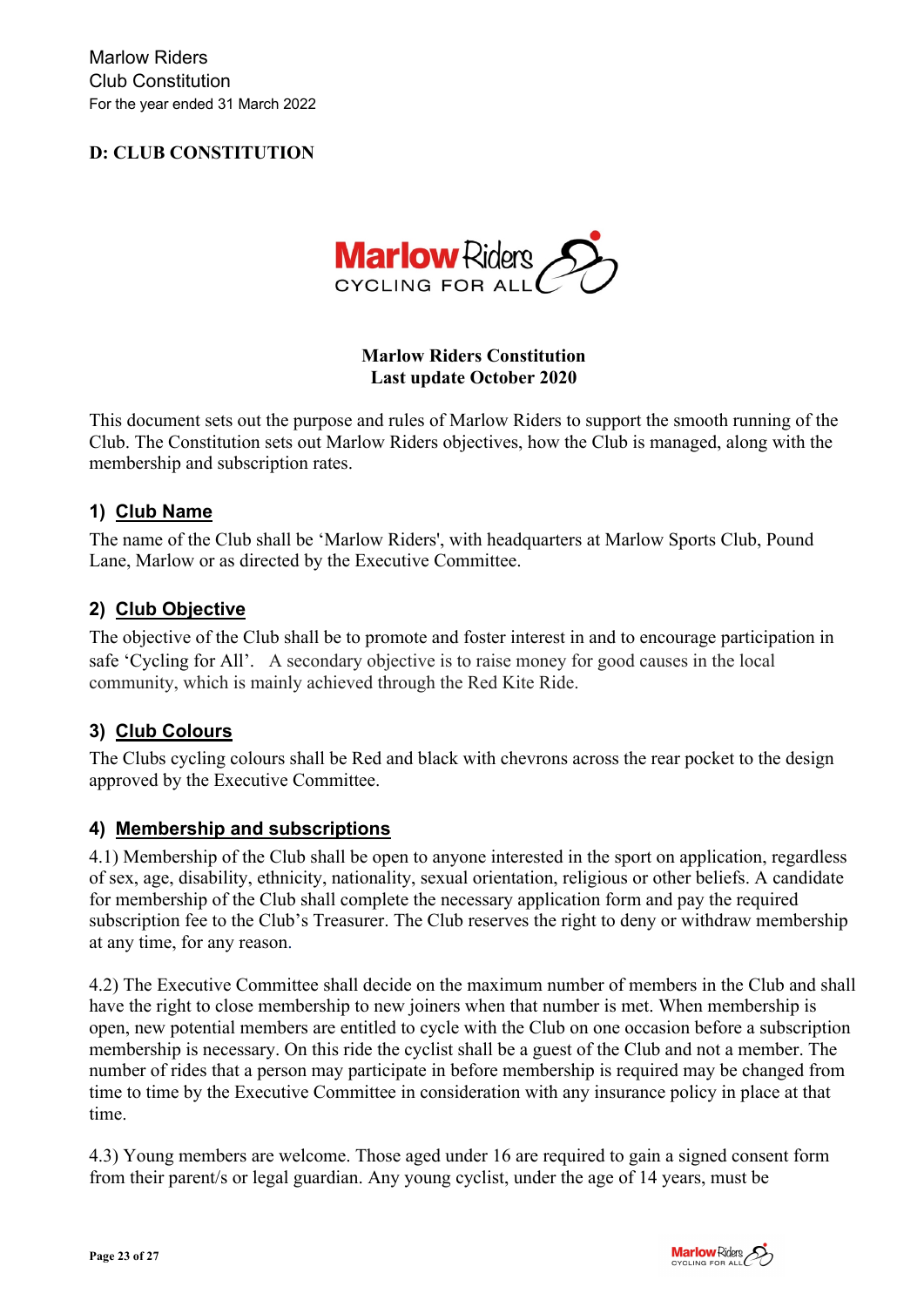accompanied by a parent or supervising adult on all Club rides. The Club reserves the right not to allow any young individual to ride and can limit the number of young cyclists on any given ride. 4.4) The annual subscription fee shall be set by the Executive Committee. The subscription fee shall cover the financial year of 1st April to 31st March, unless varied by the Executive Committee due to extraordinary circumstances.

4.5) Any member two months in arrears with subscription fees shall be notified that unless such subscriptions are paid to date, their membership of the Club will be cancelled. This communication may be done via email or the Club's Newsletter and/or FaceBook page.

4.6) The use of ebikes during Club rides is at the discretion of the Club Captains. Where a current Club member feels the need to use an ebike to continue riding, the member should reach out to the Club Captains in advance to discuss. This is for the safety of other riders in the Club and to ensure that all ebikes used meet the ebike Road Traffic Regulation Act.

## **5) Affiliation**

The Club shall affiliate to those organisations decided by the Executive Committee – typically British Cycling and/or Cycling UK.

## **6) Officers of the Club**

6.1) The Club shall be managed by an Executive Committee consisting of the Club Officials. The Club Officials shall be:

- ! Chairperson
- **General Secretary**
- ! Treasurer
- **-** Club Captain
- **·** Vice-Club Captain
- $\blacksquare$  2<sup>nd</sup> Vice-Club Captain
- **E** Members' Representative
- **Red Kite Sportive Director**

Subject to the rules set out in this constitution, the Executive Committee shall have the responsibility for the management of the Club, its funds, property, and general affairs.

6.2) Any other official or delegate deemed necessary to assist with the running of the club shall be elected by the Executive Committee during the year but will not serve on the Executive Committee unless voted to do so. The Executive Committee shall have the power to appoint Sub-Executive Committees for special purposes.

6.3) Only duly elected members shall hold an official position in the Club, vote upon the affairs of the Club, or represent the Executive Committee's views as a Club Delegate to another body

6.4) The Executive Committee shall meet as necessary to transact the Club's business, with four Executive Committee members to form a quorum. These quorums must include a minimum of the Chairperson or Club Captain and at least one Vice-Club Captain.

6.5) The Executive Committee can make discretionary awards both monetary and in kind to support Club members in cycling activities such as cycle and related coaching courses, or anything else that the Executive Committee thinks would further the individual activities of Club members or general Club activities.

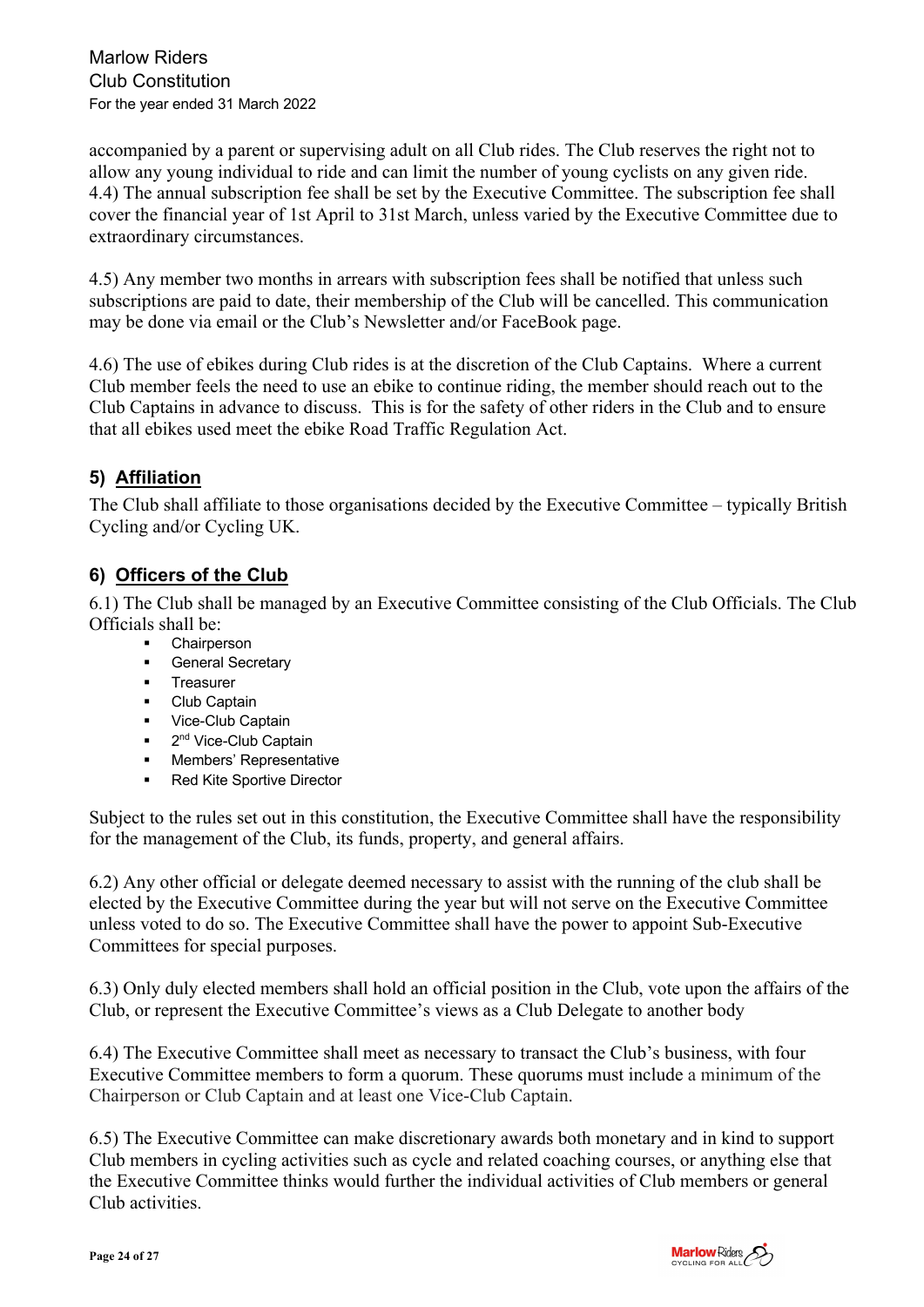Marlow Riders Club Constitution For the year ended 31 March 2022

The awards will be decided by the Executive Committee considering all factors including length of membership, contribution by member to Club activities, state of Club funds, number of applicants in a given year.

Awards to be voted on and passed by a two-thirds majority of the full Executive Committee. The Executive Committee's decision is final.

6.6) The normal minimum period of office for the Chairman shall be three years and for all other roles shall be two years. After which each officer will be required to stand for re-election if they wish to continue in their current role. Normally an appointment would not exceed 3 terms. The Executive Committee has the right to change the period of office for any role, but this must be ratified at the subsequent AGM or at any EGM called for this purpose.

## **7) Membership Assistance**

All members are expected to assist in the running of the Club in some way during the year. This applies particularly to any Club social events and Open events organised by the Club, including but not limited to the Club annual sportive (The Marlow Red Kite Ride).

## **8) Property**

8.1) The property and funds of the Club cannot be used for the direct or indirect private benefit of members other than is reasonably allowed by the Rules.

The Club may provide sporting and related social facilities, sporting equipment, insurance cover, post event refreshments and other ordinary benefits of Community Amateur Sports Clubs. In connection with the sporting purposes of the Club, the Club may also -

- Sell and supply food, drink and related sports clothing and equipment
- ! Employ members and remunerate them for providing goods and services, on fair terms set by the Executive Committee
- Pay for reasonable hospitality for quests
- " Indemnify the Executive Committee and members acting properly in the course of the running of the Club against any liability incurred in the proper running of the Club (but only to the extent of its assets)

8.2) The Executive Committee will have due regard for the law on current and future legalisation, with particular attention to disability discrimination and child protection.

# **9) Composition**

9.1) An Executive Committee member ceases to be such if he or she ceases to be a member of the Club, resigns by written notice, or is removed by the Executive Committee for good cause.

Whenever an Executive Committee member has a personal interest in a matter to be discussed, he/she must declare it, withdraw from that part of the meeting (unless asked to stay) and not be counted in the quorum for that agenda item and withdraw during the vote and have no vote on the matter concerned.

- Executive Committee meetings shall, where possible, be held face to face.
- ! Where necessary the meeting can be held by phone or video conferencing.
- ! The Chair, or whoever else those present choose shall chair the meetings
- ! Decisions shall be by simple majority of those voting
- ! A resolution in writing agreed by every Executive Committee member shall be valid without a meeting.
- The Chair of the meeting shall not have a casting vote

9.2) The Executive Committee may delegate any of their functions to sub-Executive Committees but must specify the scope of the sub-committee activities and powers; the extent to which it can commit the funds of the Club; it's membership; and it's requirements to report back to the Executive

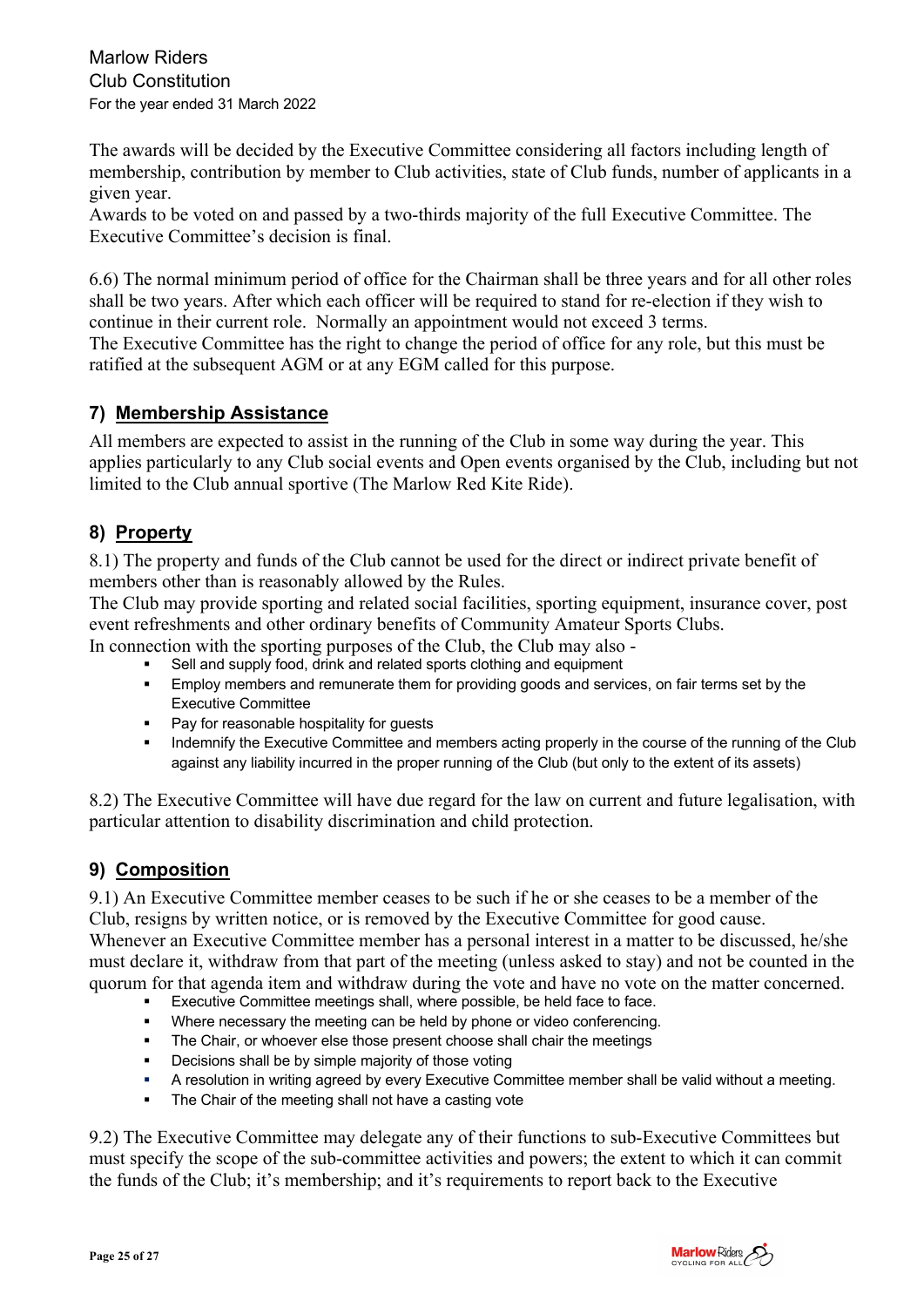Marlow Riders Club Constitution For the year ended 31 March 2022

Committee. The Executive Committee may wind up any sub-Executive Committee at any time or change its mandate and operating terms.

9.3) Where club members request the removal of an Executive Committee member for good cause, two other members of the Executive Committee (excluding the Chairperson) will review the available evidence and recommend an appropriate course of action. The 'accused' Executive Committee member will be given a right to appeal to the Chairperson and one other Executive Committee member. Should the decision be to revoke their membership the Executive Committee shall enact the decision within one month of the final decision.

### **10) Finance**

10.1) All Club monies will be banked in accounts held in the name of the Club.

10.2) The Club Treasurer will be responsible for the finances of the Club.

10.3) The Club's financial year shall commence on 1st April and end on 31st March, after which date the Treasurer shall prepare the Final Accounts which will be reviewed by the Executive Committee. All accounts shall be settled by either the Treasurer or other nominated signatory. The Treasurer shall be responsible for the safe custody of the Books of Account, cheque books and debit cards and has the authority to electronically transfer funds to settle invoices approved by the Executive Committee. All payments over £500 will require the written consent of the Chairperson (email is permissible).

10.4) An Annual Statement of Accounts will be presented by the Treasurer at the Club's Annual General Meeting (AGM) or at a Special General Meeting (SGM), as the Executive Committee shall decide.

### **11) Annual General Meeting**

11.1) The Annual General Meeting (AGM) shall normally be held in the second quarter of the calendar year and in any case not more than 15 months from the previous AGM. At least twenty-eight days notice of such a meeting shall be sent to all members. Items for the Agenda are to be received by the General Secretary fourteen days in advance of the meeting. The final Agenda should be published seven days in advance of the meeting.

At the AGM the members will elect the Executive Committee members who are required to sit for reelection at that time. They will then serve for the period of office shown in point 6.6 above. Where there is a requirement to appoint a new member to the Executive Committee for any position during the year, the Executive Committee may make this appointment, which must then be ratified by members at the next AGM or at a Special General Meeting (SGM).

The Executive Committee will present a report on the Club's activities since the previous AGM. Members present will be invited to discuss and vote on any resolution and deal with any other business put to the meeting.

11.2) Club members not able to attend the AGM who wish to vote in electing officers or on AGM resolutions in the agenda can vote by proxy as long as their votes are submitted in writing (including via email) to the General Secretary at least 24 hours before the start of the AGM. Only members present can vote on items brought up at the AGM under 'Any Other Business' (AOB). Contentious items brought up under AOB may be referred to an SGM at the discretion of the Chairperson.